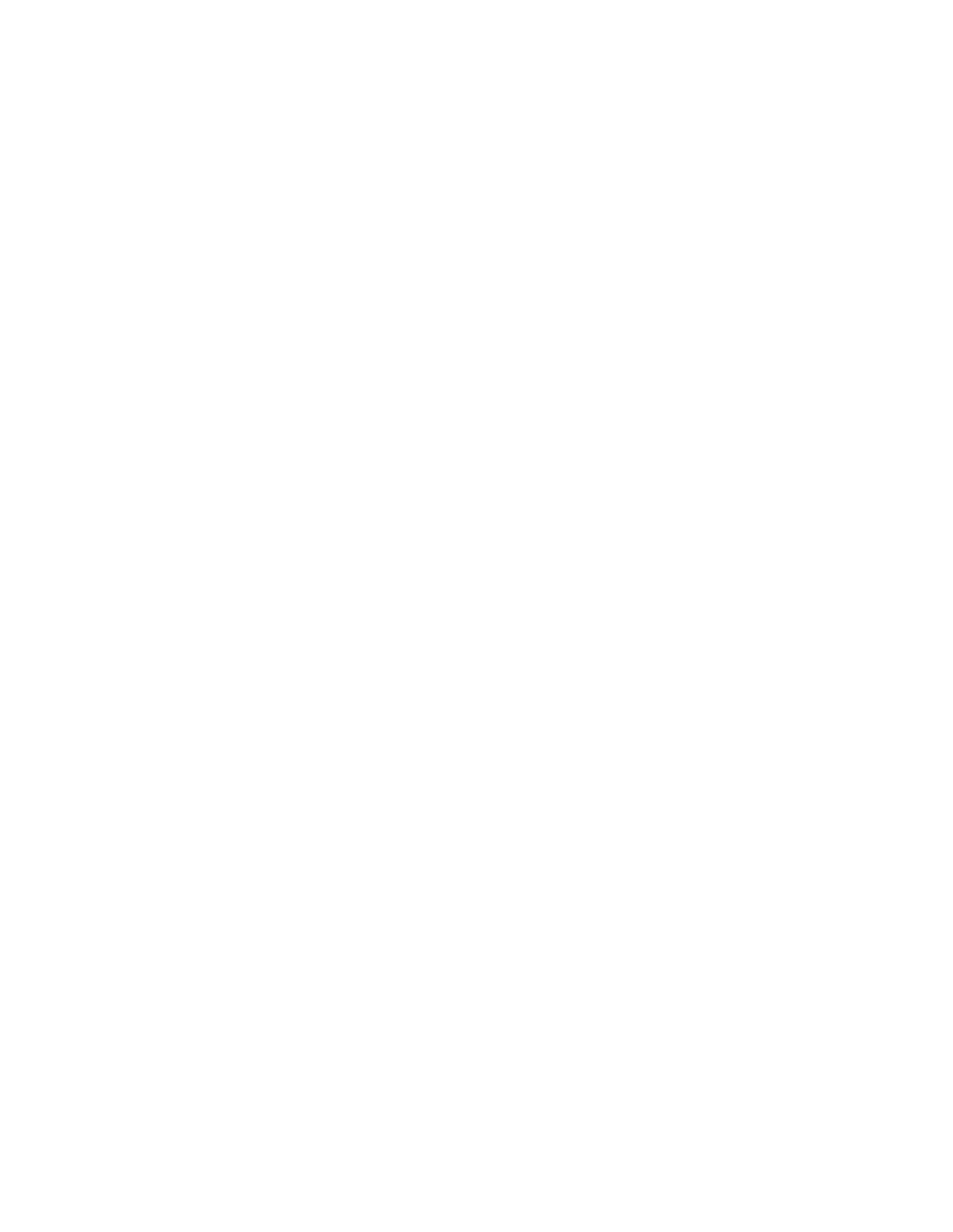# **Table of Contents**

| Corporate Leadership Training and Development Background  8 |     |
|-------------------------------------------------------------|-----|
|                                                             |     |
|                                                             |     |
|                                                             |     |
|                                                             | .25 |
|                                                             |     |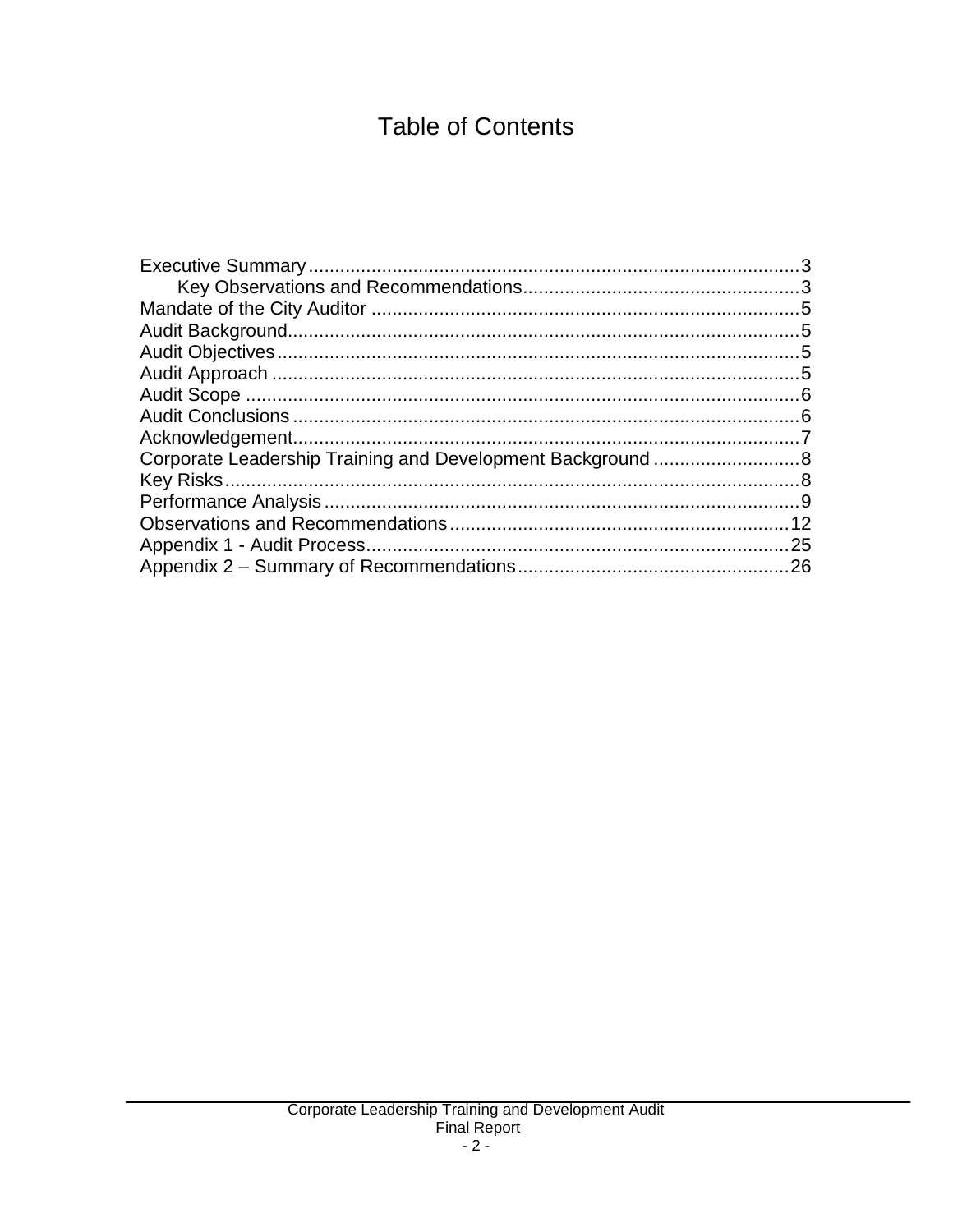## <span id="page-3-0"></span>**EXECUTIVE SUMMARY**

Corporate leadership development is coordinated by the Employee Development Branch in the Human Resource Planning and Services Division of Corporate Support Services but is also supported separately by the city departments.

Corporate leadership training and development is a key function. The efficiency and effectiveness of the City's service delivery depends in a large part on the skills of the City's workforce. The City can improve its overall performance by making a sound strategic investment in learning and development of its senior leaders. A key indicator of the City's level of investment and commitment is the level of spending on training and development per employee. Currently, the City is only spending a quarter of the average of other government organizations.

The City currently focuses its leadership training and development resources on midmanagers and supervisors with limited focus on the senior leaders who are tasked with leading and shaping our services to respond to the needs of the citizens. This senior leader group is small (245<sup>[1](#page-0-0)</sup>) compared to the total number of employees (9,94[2](#page-3-2)<sup>2</sup>) at the City but is vital. Experienced senior leaders are required to inspire and direct the necessary changes to the organization required to address the current and future challenges of continuing to ensure the right level of service is maintained at the right price. Human Resource Planning and Services acknowledges the City's current lack of a formal program to identify, train and develop our future and current senior leaders and is actively working towards closing this vital gap.

The purpose of this audit is to report to the Audit Committee and Council on the performance of the corporate leadership program. The audit was identified in the City Auditor's 2009-2010 Audit Plan and endorsed by the Audit Committee. The objectives of this audit were to:

- determine whether adequate systems, practices and controls are in place to achieve the corporate leadership training and development goals set out in the HR Strategic Plan; and
- determine the extent that the corporate leadership program performance measures are complete, relevant, accurate, balanced and meaningful.

## <span id="page-3-1"></span>**Key Observations and Recommendations**

We have made a number of recommendations to improve the performance of the City's corporate leadership training and development program for senior leaders. A summary of all recommendations is attached as **Appendix 2**.

The Human Resource Strategic Plan lists leadership development as a strategic priority acknowledging its importance to the continued growth and success of the City. While this plan is still relevant it is dated. It was last created in 2001 and needs to be updated to more accurately reflect the current challenges and opportunities facing the City.

<sup>&</sup>lt;sup>1</sup> Number of WAPSO Level 5 and above employees in 2010  $^2$  Average annual headcount in 2010

<span id="page-3-2"></span>

Corporate Leadership Training and Development Audit Final Report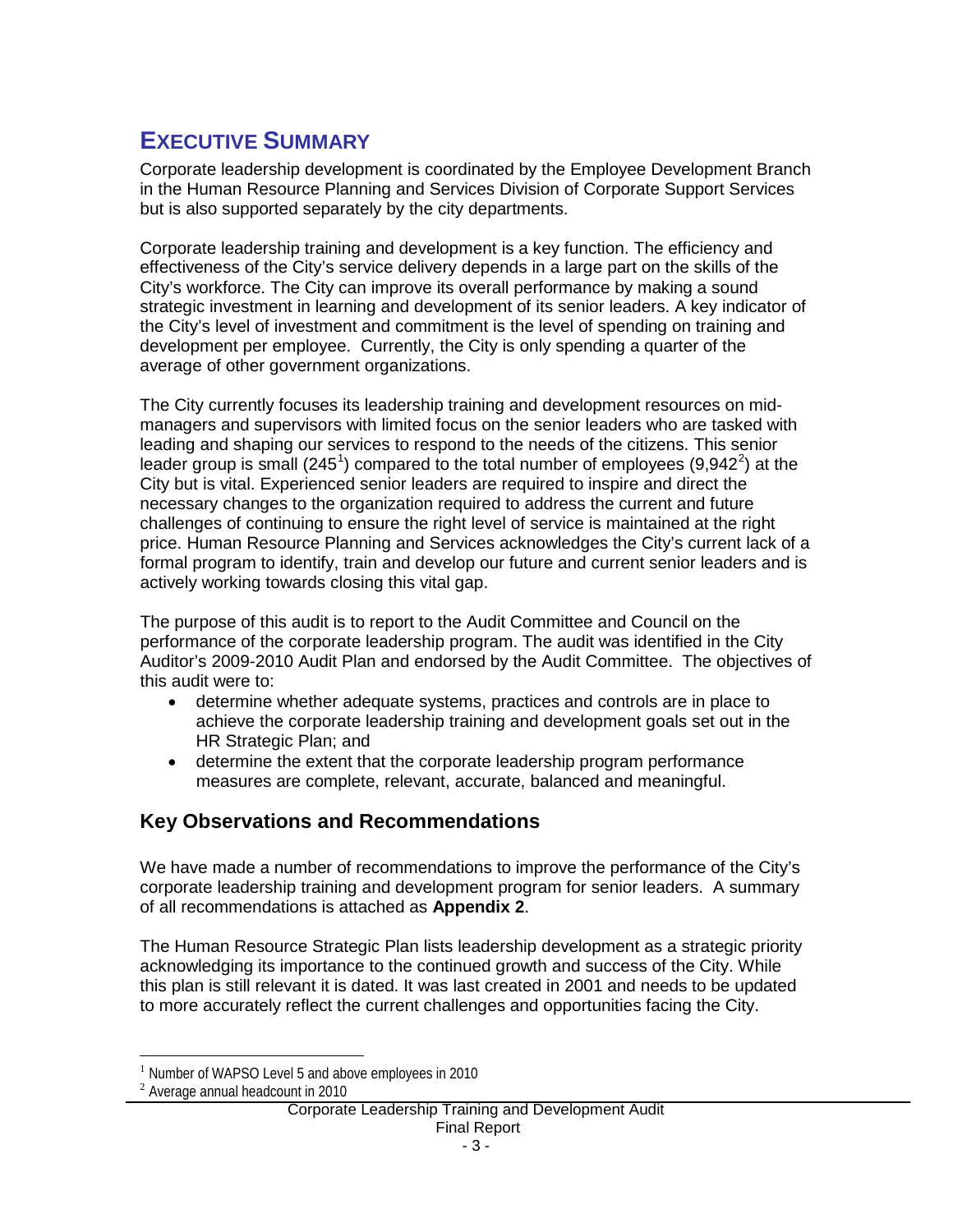The City currently focuses its leadership training and development resources on midmanagers and supervisors with limited focus on the senior leaders. While training and developing the City's middle managers and supervisors is and should remain important the City's current lack of a formal program to identify, train and develop our future and current senior leaders is placing the City at risk both currently and in the future. Human Resource Planning and Services has acknowledged the need for more focus on leadership training and development of it senior leaders and has taken measures over the last few years to address this.

Human Resource Planning and Services has gained an understanding of the desired competencies of the City's senior leaders. Overall, management does not have an understanding of the current skills and competencies of the City's employees due to the limited use of the performance management system and the current limitations of the system. Through the Workforce Planning Database Data Review an understanding of the positions at risk has been achieved but an understanding of what it will take in terms of training and development to address this risk is not known. The City requires this information to accurately assess and prioritize its identification, training and development needs with respect to its senior leaders.

The City currently does not have a system in place to identify and develop high potential employees. Instead it is left to the departments and as a result is done to varying degrees on an informal basis. Given the complexities that exist in municipal management it is more desirable to develop this talent from within the organization than to hire it externally. In order to effectively do this the City requires a system in place to identify and develop these high potential employees.

The City provides senior leaders with limited training and development opportunities compared to other levels of government. Other levels of government use formal mentorship programs, secondments and sponsored higher education to develop their senior leaders. The City's primary reliance on courses offered through its Employee Development Branch limits the development opportunities available to current and future senior leaders. This makes the City a less desirable place for high potential employees and senior leaders to join and stay.

Human Resource Planning and Services has recognized that identification, training and development of leaders is important and has taken several measures to date to improve the leadership program. More investment and work is required to establish a sound leadership program.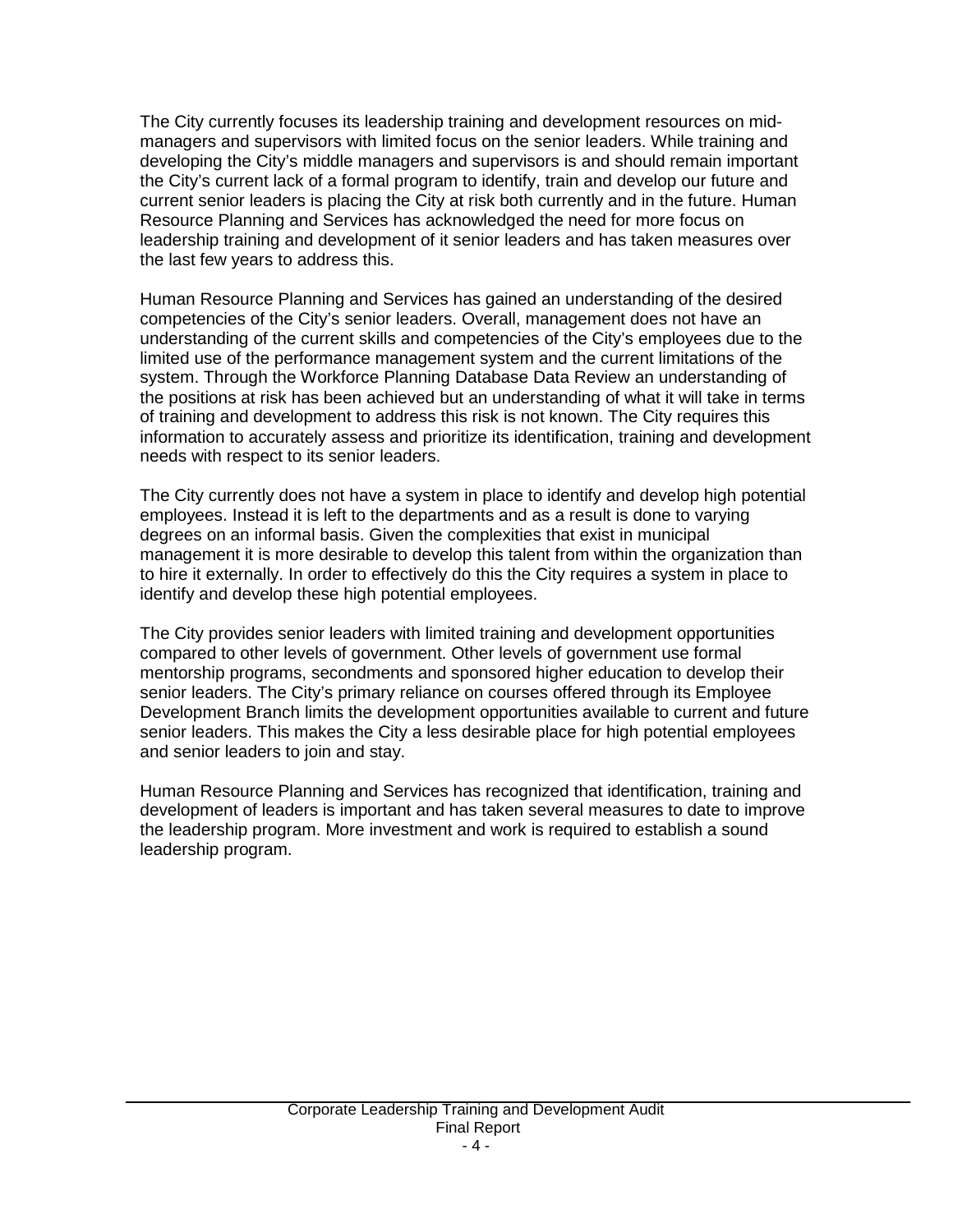# <span id="page-5-0"></span>**MANDATE OF THE CITY AUDITOR**

The City Auditor is a statutory officer appointed by City Council under the *City of Winnipeg Charter Act*. The City Auditor reports to Council through the Audit Committee (Executive Policy Committee) and is independent of the City's Public Service. The City Auditor conducts examinations of the operations of the City and its affiliated bodies to assist Council in its governance role of ensuring the Public Service's accountability for the quality of stewardship over public funds and for the achievement of value for money in City operations. Once an audit report has been communicated to Council, it becomes a public document.

# <span id="page-5-1"></span>**AUDIT BACKGROUND**

The audit was identified in the City Auditor's Audit Plan for 2009 to 2010 and endorsed by the Audit Committee.

The purpose of this audit is to report to the Audit Committee and Council on the performance of the corporate leadership program.

# <span id="page-5-2"></span>**AUDIT OBJECTIVES**

The objectives of this audit were to:

- determine whether adequate systems, practices and controls are in place to achieve the corporate leadership training and development goals set out in the HR Strategic Plan; and
- determine the extent that the corporate leadership program performance measures are complete, relevant, accurate, balanced and meaningful.

# <span id="page-5-3"></span>**AUDIT APPROACH**

We have conducted the audit in accordance with generally accepted auditing standards. **Appendix 1** provides a flowchart of the audit process.

- We conducted interviews with the management and staff in the Human Resource Planning and Services Division of Corporate Support Services to obtain an understanding of current leadership training and development processes, procedures and practices.
- We obtained and reviewed financial and statistical data related to corporate training and development.
- We reviewed corporate leadership standards, procedures, practices and other relevant background information as well as industry and other jurisdictional data to gain an understanding of corporate leadership training and development within the industry.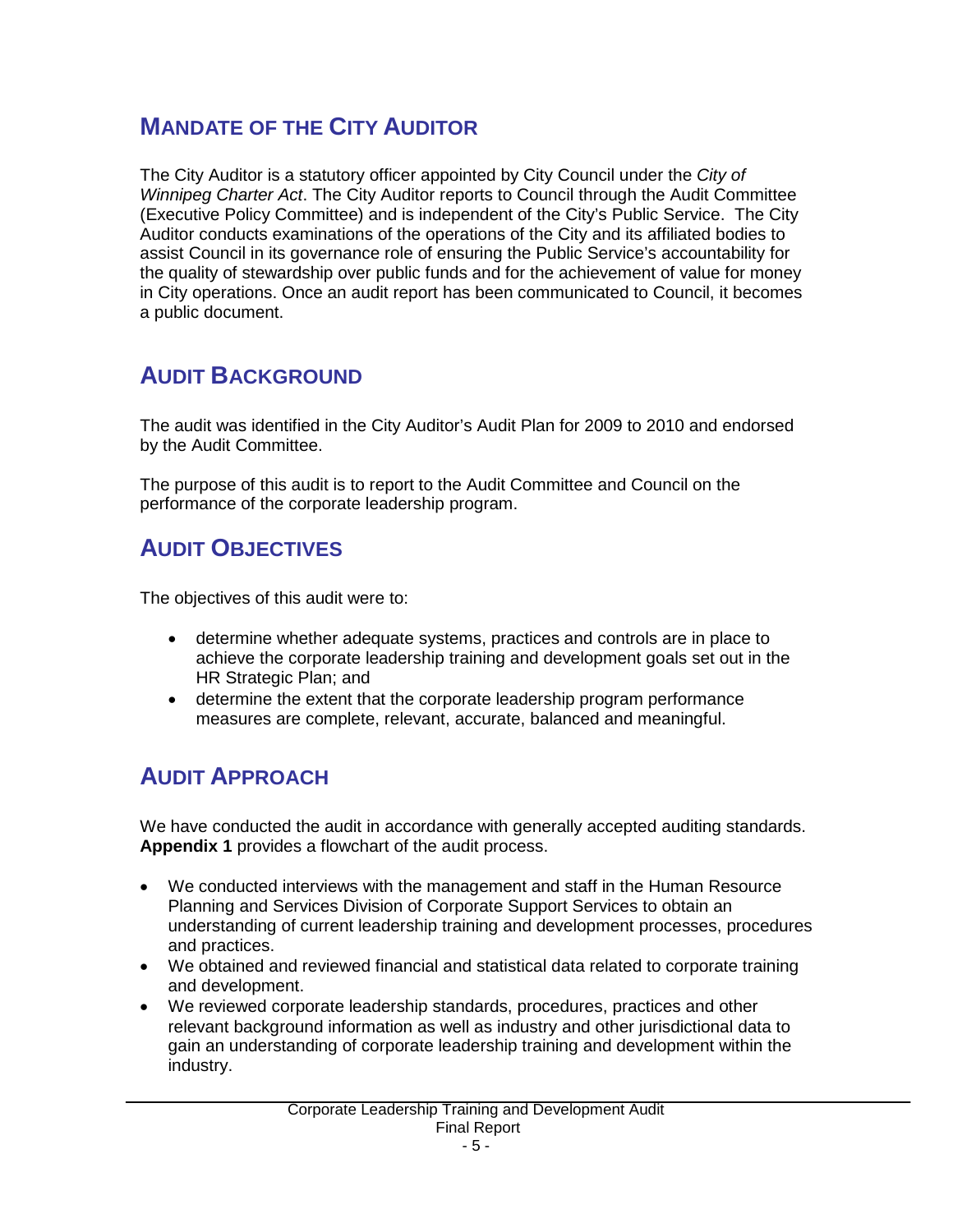# <span id="page-6-0"></span>**AUDIT SCOPE**

The audit covered the period January 1, 2005 to December 31, 2010. The scope of our audit included the transactions, processes, policies and practices in place at the Human Resource Planning and Services Division during this period. Our primary focus was on the area of senior leader development and not at the supervisory level. We defined the senior leadership group as employees that are  $WAPSO<sup>3</sup>$  $WAPSO<sup>3</sup>$  $WAPSO<sup>3</sup>$  level five or above, including the directors and senior management. We believe that this scope affords us the ability to analyze emerging trends without a pervasive risk of losing context in the examination due to continually changing social, environmental and economic circumstances.

We have undertaken appropriate procedures in an attempt to verify the accuracy of the information we were provided. At various times during the review, due to information system limitations, we were unable to obtain information to support our analyses.

# <span id="page-6-1"></span>**AUDIT CONCLUSIONS**

Human Resource Planning and Services acknowledge the City's current lack of a formal program to identify, train and develop our future and current senior leaders. However, we are encouraged by some of the more recent efforts by Human Resource Planning and Services Division and the Director of Corporate Support Services to develop a more robust program to identify, train and develop the City's senior leaders. While the progress to date is to be commended, more work remains to bring the City's training and development program for senior leaders to a fully operational and mature state.

The audit work performed led us to the following conclusions:

- systems, practices and controls need to be further developed to achieve the corporate leadership training and development goals for senior leaders set out in the HR Strategic Plan; and
- a performance measurement system needs to be developed to ensure results are complete, relevant, accurate, balanced and meaningful and to assist in the ongoing management of a corporate leadership training and development program for senior leaders.

<sup>&</sup>lt;sup>3</sup> Winnipeg Association of Public Service Officers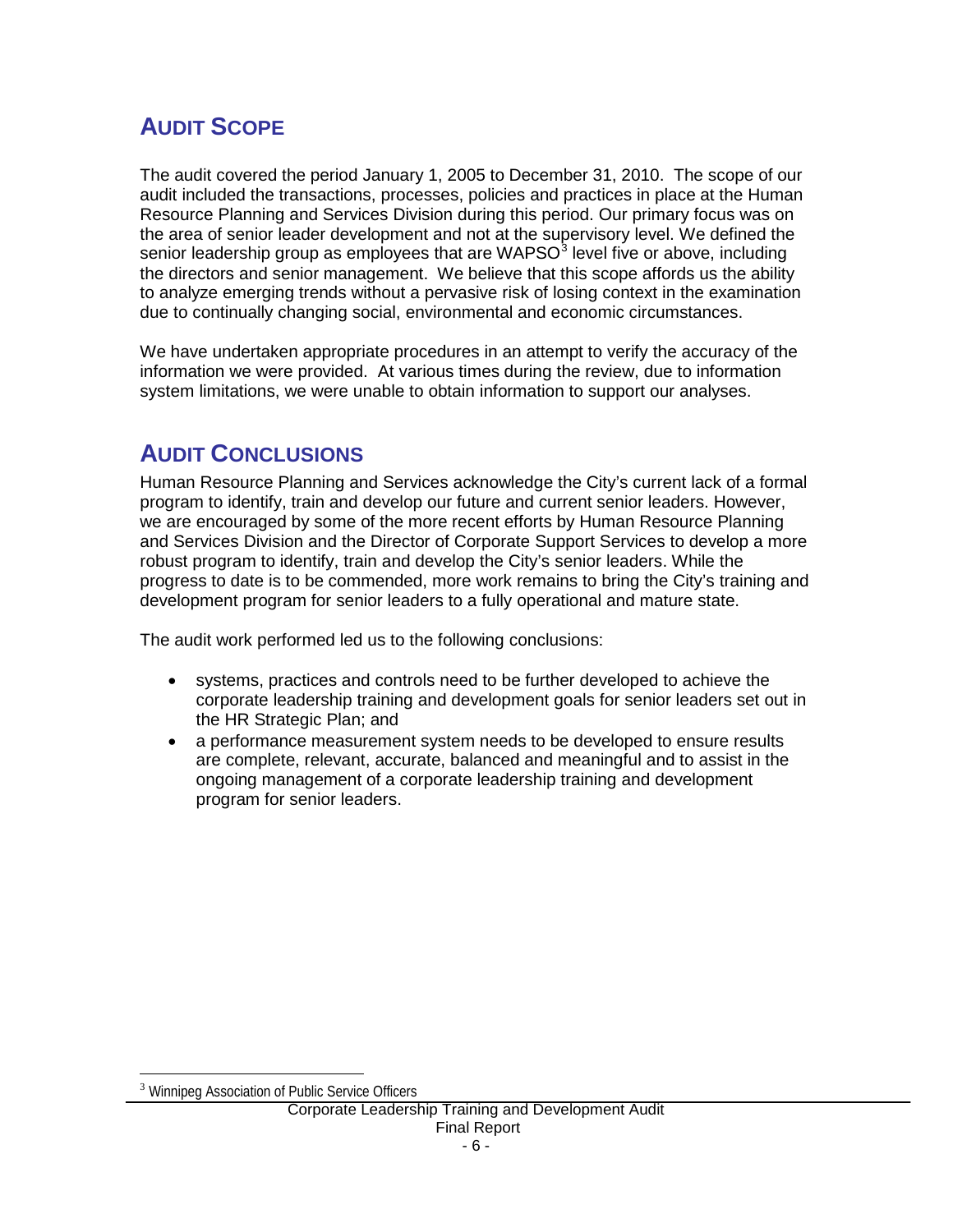# <span id="page-7-0"></span>**ACKNOWLEDGEMENT**

The Audit Department wants to extend its appreciation to the management and staff of the Human Resource Planning and Services Division of the Corporate Support Services.



Busi With

Brian Whiteside, CA•CIA Date City Auditor

September 27, 2011 \_\_\_\_\_\_\_\_\_\_\_\_\_\_\_\_\_\_\_\_\_\_\_\_\_\_\_\_\_\_\_\_\_\_\_\_\_\_\_\_\_\_\_\_\_\_\_\_\_\_\_ *\_\_\_\_\_\_\_\_\_\_\_\_\_\_\_\_\_\_\_\_\_\_\_\_\_\_\_\_\_*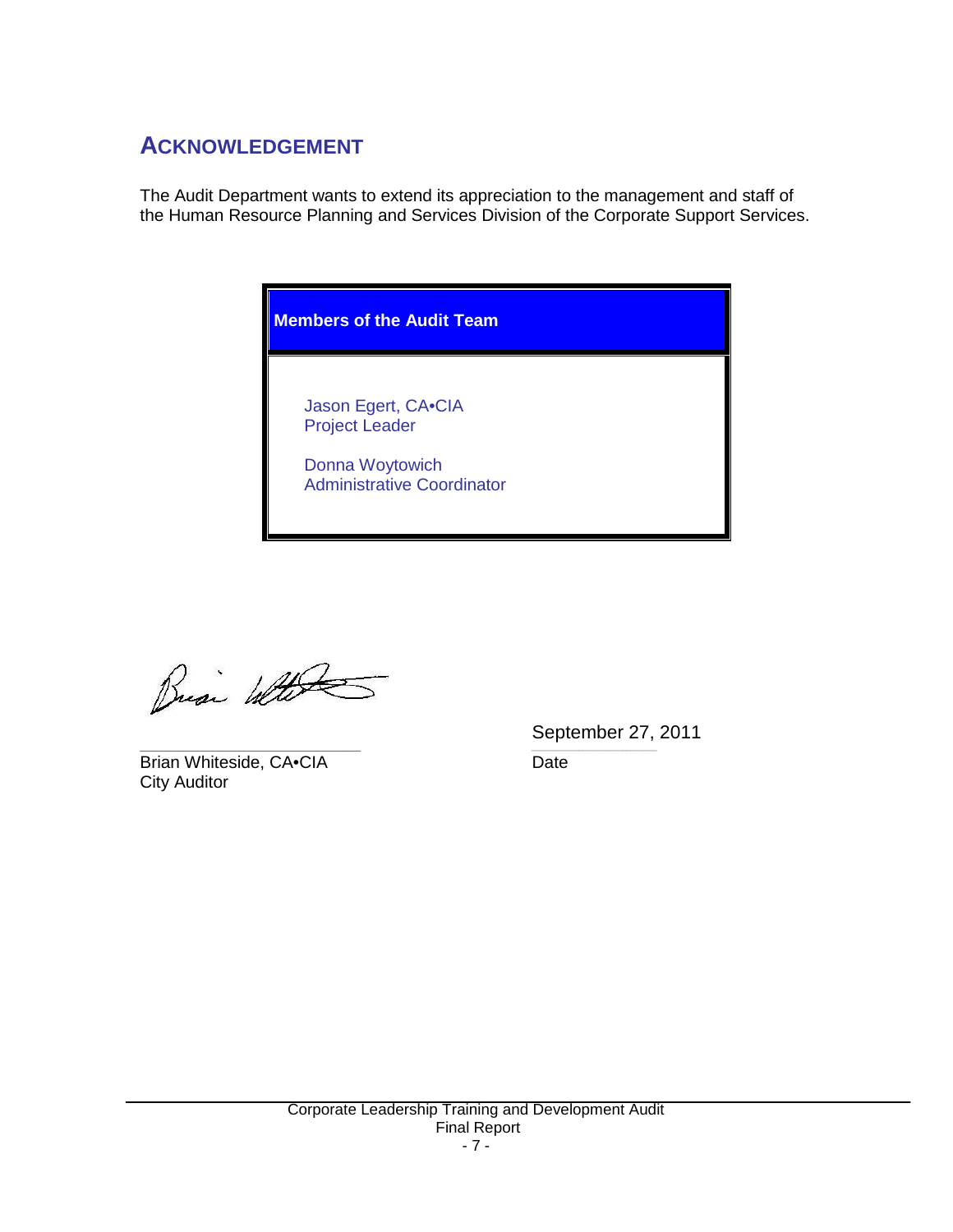# <span id="page-8-0"></span>**CORPORATE LEADERSHIP TRAINING AND DEVELOPMENT BACKGROUND**

Corporate leadership training and development is primarily the responsibility of the Employee Development Branch of the Human Resource Planning and Services Division which is part of the Corporate Support Services Department. "Training and Development (Leadership)" was identified as one of four strategic priorities in the most recent Human Resource Strategic Plan. The responsibility for the identification, training and development of senior leaders is shared with the city departments.

Corporate leadership training and development is a key function. The efficiency and effectiveness with which the City is able to deliver its services depend in large part on the skills of its workforce. The City can improve its overall performance by making a sound strategic investment in learning and development of its senior leaders. The City currently focuses its leadership training and development resources on mid-managers and supervisors with little focus on the senior leaders who are tasked with leading and shaping our services to respond to the needs of the citizens. Experienced senior leaders are required to inspire and direct the necessary changes to the organization required to address the current and future challenges of continuing to ensure the right level of service is maintained at the right price.

A formal corporate leadership training and development program for senior leaders is not currently in place at the City. The need for this was acknowledged in the Human Resource Strategic Plan and is acknowledged by Human Resource Planning and Services. Currently responsibility for senior leader development has rested with each department both in terms of dedicating financial and human resources. This has resulted in leadership training at this level being completed on an ad-hoc basis.

To date the Human Resource Planning and Services Division and the departments have lacked adequate information to be able to develop and operate an effective and efficient corporate leadership training program.

# <span id="page-8-1"></span>**KEY RISKS**

The following potential key risks associated with Corporate Leadership Training were considered in the conduct of the Audit:

- Training and development provided not effective
- Training and development not cost effective
- Inadequate resources to support corporate leadership training and development
- Lack of clear accountability
- Inadequate performance information to effectively manage corporate leadership training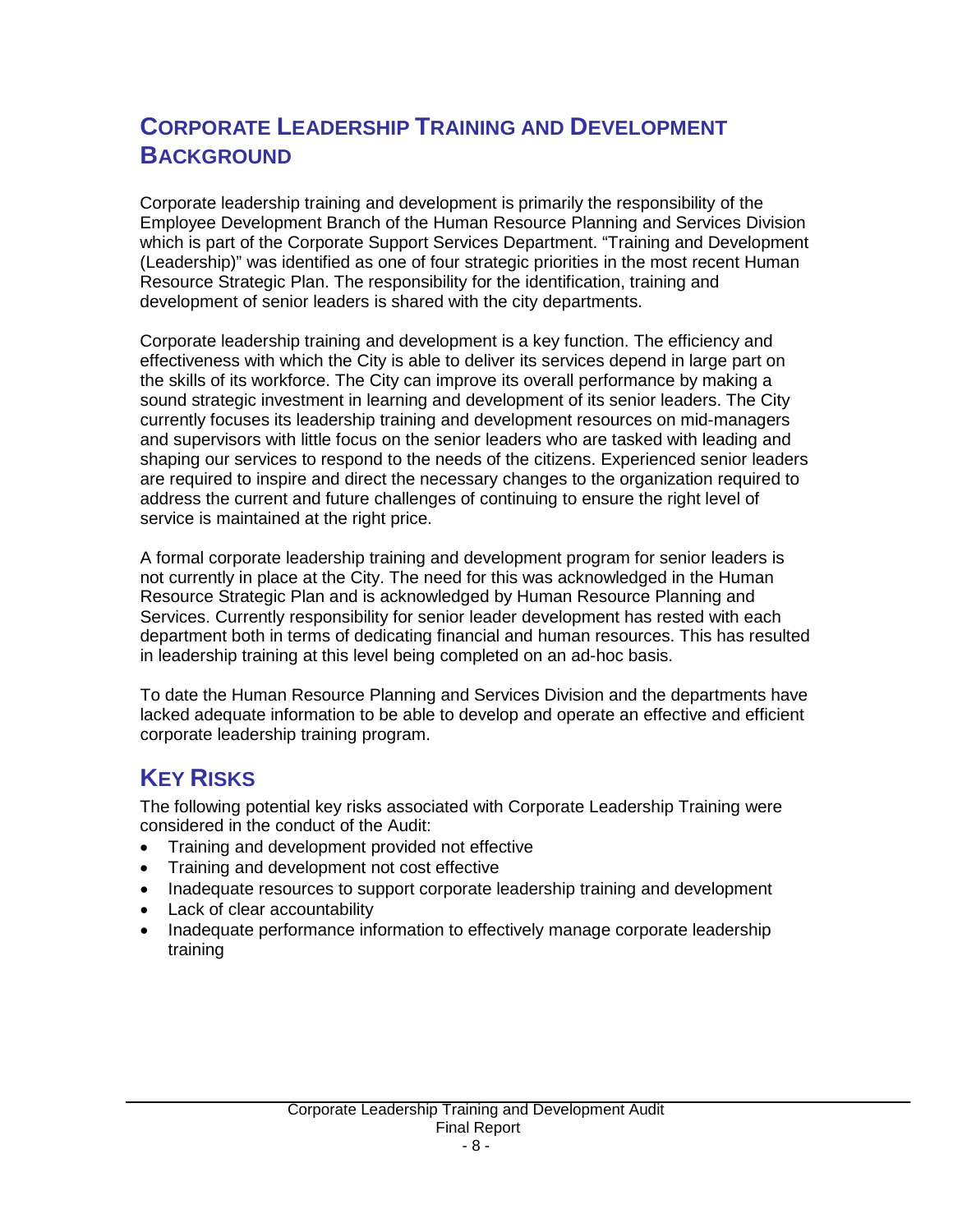# <span id="page-9-0"></span>**PERFORMANCE ANALYSIS**

Few formal performance measures have been established by the Human Resource Planning and Services Division to monitor the performance of the corporate leadership training and development program. This analysis is limited to the performance data that is regularly tracked and reported by the Division. The only information available is the total expenditures captured in PeopleSoft. These financial numbers are for total training and development expenditures and not specifically leadership training and development. We will discuss the need for a more complete set of performance measures in our Observations section of the report.

## *Financial*

The financial results for the Employee Development Branch are highlighted in Exhibit 1 below. These expenses include the salaries of Employee Development Branch employees and the costs for external instructors that are not already covered through the CUPE and WAPSO education Funds. Salaries and benefits and costs for external trainers makes up 69% (2006) to 94% (2009) of the total expenditures of the Branch (See Exhibit 2). Total Branch expenses does not reflect the indirect costs of the City employees that act as guest trainers and facilitate the majority of the courses offered through the Employee Development Branch. The Employee Development Branch has been operating well within budget for the last five years with the exception of 2010 and budget and actual expenses have been relatively stable over this period. Their ability to operate under budget is primarily due to the use of the CUPE and WAPSO Education Funds to fund programs that would have otherwise been initiated and funded by the Employee Development Branch. These funds were established 2006 and 2009 respectively and have been fully utilized since inception except for \$36,887 out of the available \$500,000 in the CUPE Educational Fund in 2010. The CUPE Educational Fund has been reduced by half in the recent collective agreement further limiting training and development opportunities offered to the City's employees.



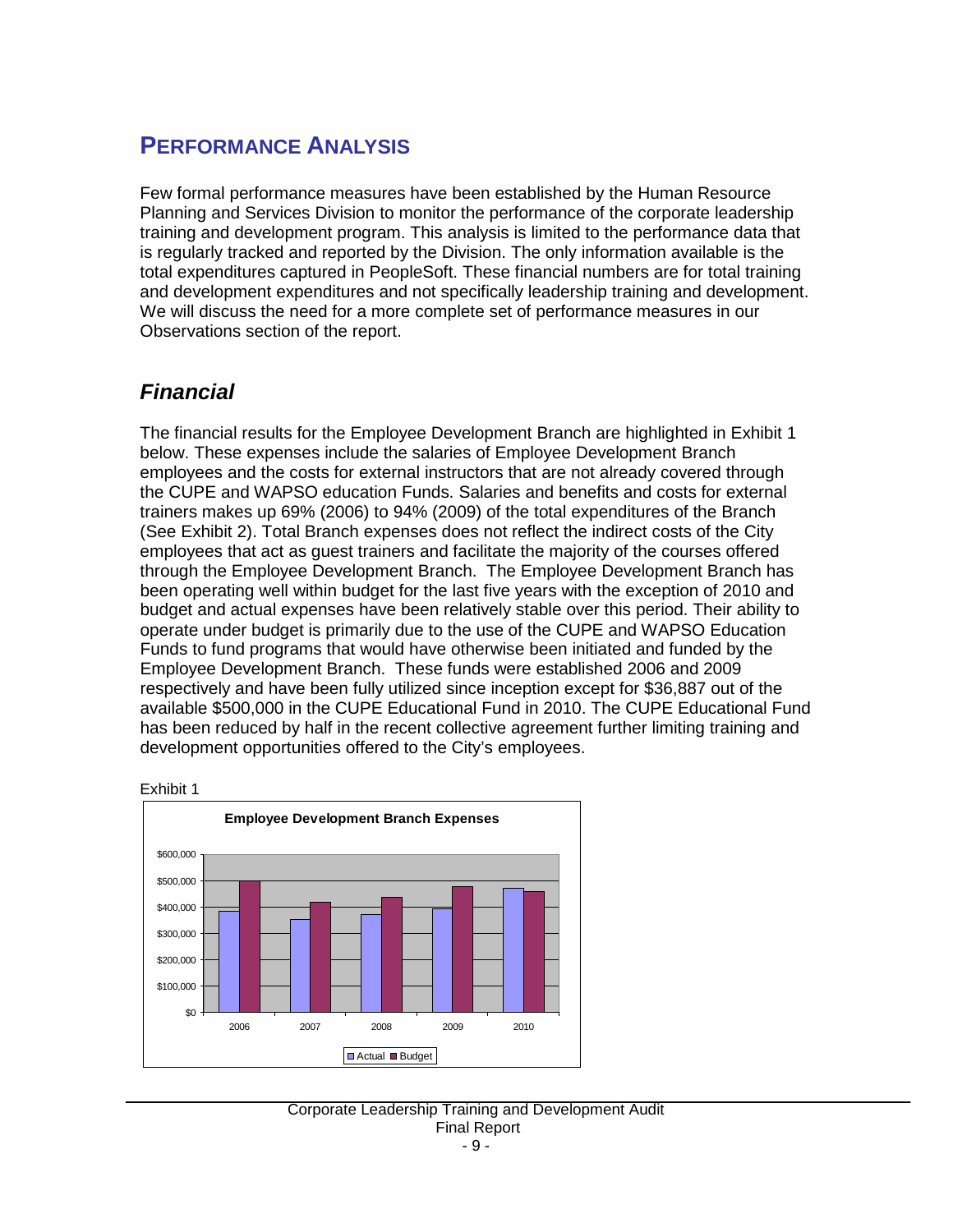



The total training expenditures (excluding Employee Development Branch expenses) for the City are shown in Exhibit 3. In all five years actual expenditures have been lower than the budgeted amounts. Also note that the amended budget increased by 9.2% over the five year period with actual expenditures increasing by 46.5% over this same period. The City is getting better at ensuring the training and development resources made available are used.

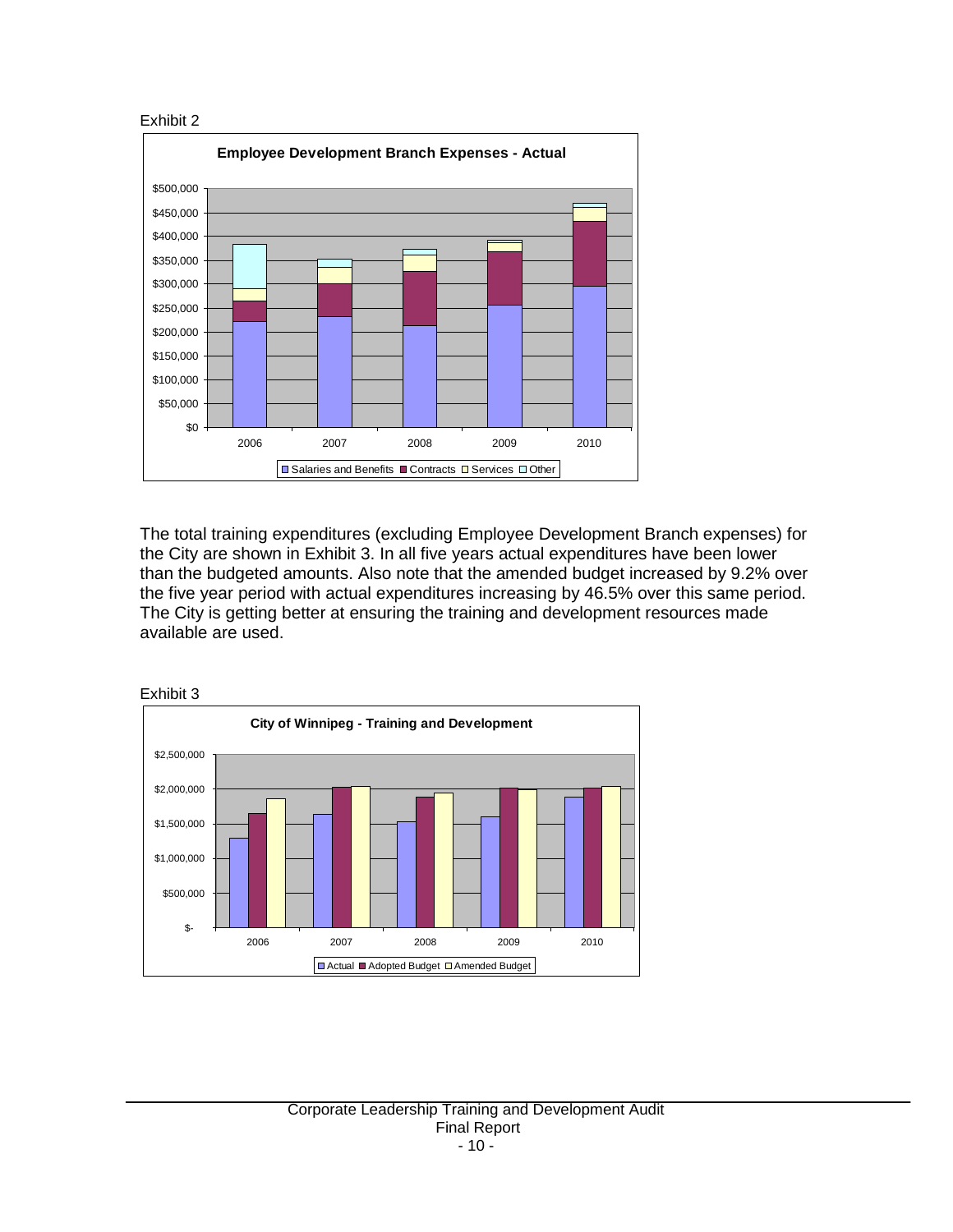Exhibit 4 breaks down how the actual training and development expenditures are distributed amongst the various departments and funding sources. The Winnipeg Police Service (WPS) at 25.9% is the largest single department in terms of training and development spending, followed by Water and Waste at 15.7%. Expenditures from the CUPE Education Fund make up 24.5% but are spread throughout all the City departments with CUPE employees.

Exhibit 4

|                             | <b>Budget</b> |           |        | <b>Actual</b> |           |        |
|-----------------------------|---------------|-----------|--------|---------------|-----------|--------|
| <b>WPS</b>                  | \$            | 381,456   | 18.7%  | \$            | 488,830   | 25.9%  |
| <b>CUPE Education Fund</b>  | \$            | 500,000   | 24.5%  | S             | 463.113   | 24.5%  |
| Water and Waste             | \$            | 288.220   | 14.1%  | \$            | 296.215   | 15.7%  |
| CS - Bus Tech Server Mgmt   | \$            | 183,492   | 9.0%   | S             | 133.705   | 7.1%   |
| <b>Public Works</b>         | \$            | 154,361   | 7.6%   | \$            | 130.876   | 6.9%   |
| <b>WAPSO Education Fund</b> | \$            | 86,667    | 4.3%   | S             | 86,667    | 4.6%   |
| Other                       | \$            | 73,352    | 3.6%   | \$            | 82,634    | 4.4%   |
| <b>Community Services</b>   | \$            | 95,722    | 4.7%   | \$            | 62,933    | 3.3%   |
| Fire Paramedic              | \$            | 133.510   | 6.6%   | \$            | 53.744    | 2.8%   |
| PP&D                        | \$            | 12,046    | 0.6%   | \$            | 28,093    | 1.5%   |
| Transit                     | \$            | 21,650    | 1.1%   | \$            | 25,827    | 1.4%   |
| Corporate Finance           | \$            | 32,910    | 1.6%   | \$            | 20,766    | 1.1%   |
| Corporate Services *        | \$            | 74,261    | 3.6%   | S             | 15,283    | 0.8%   |
|                             | \$            | 2.037.647 | 100.0% | \$            | 1.888.685 | 100.0% |

#### Training and Development Expenses

\* - excluding CUPE Education Fund, WAPSO Education Fund and CS Tech Server Mgmt

The level of spending per employee is a key indicator of an organization's level of commitment to training and development. The City's training and development costs per employee (includes training and development expenses plus Employee Development Branch expenses) is \$237/employee for 2010. This is considerably less than the \$787and \$986 per employee the Conference Board of Canada calculated as the average for all employees and all government bodies respectively for 2008. The City's current level of spending is only a quarter of the average of the government organizations surveyed by the Conference Board of Canada. Some of the difference may be attributed to the City not fully capturing all its training and development costs but from these numbers it is clear the City does not invest in training and development at the rate that other government organizations do.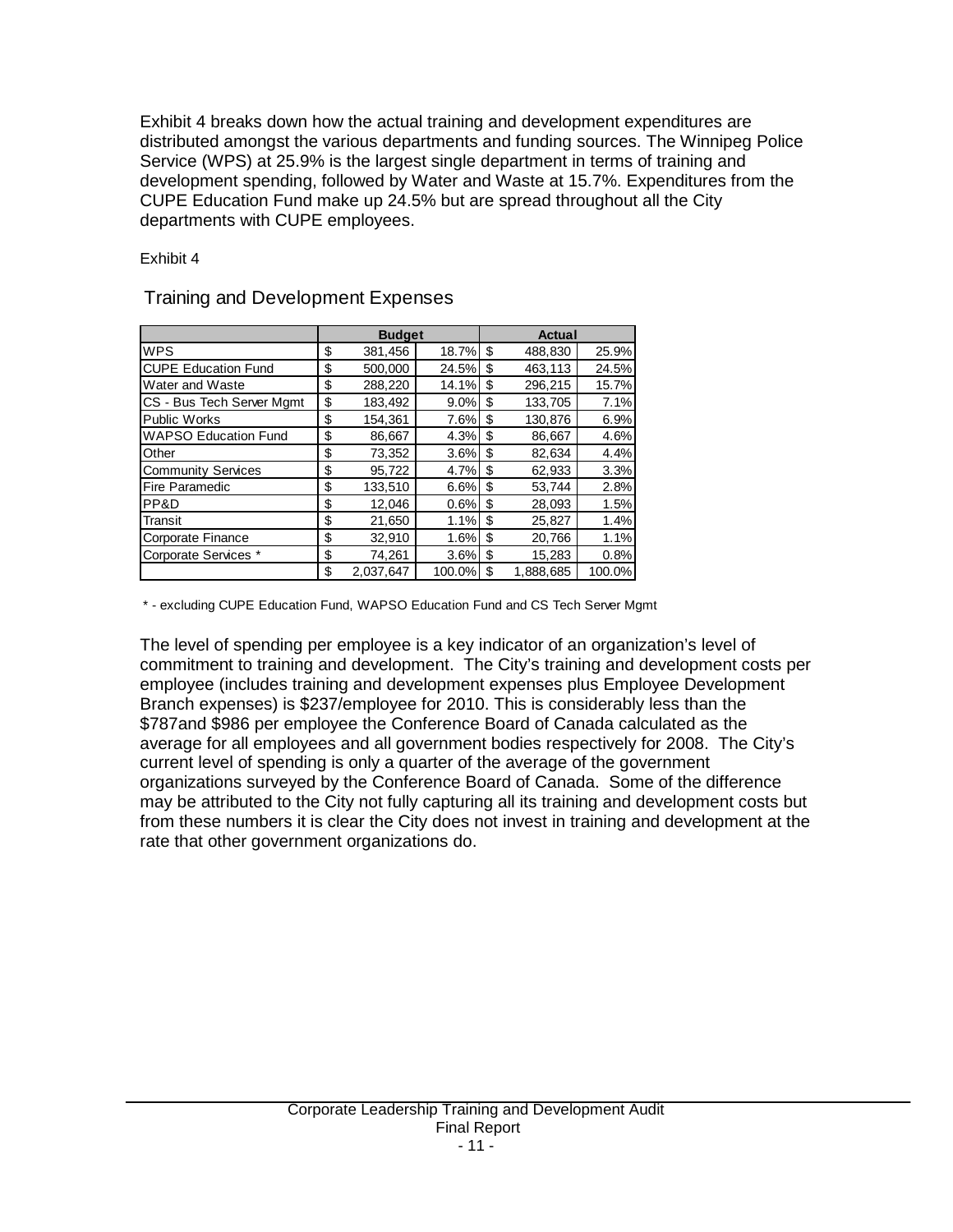# <span id="page-12-0"></span>**OBSERVATIONS AND RECOMMENDATIONS**

The remainder of this report details our observations and recommendations. We believe the issues identified are important and implementing the recommendations will assist the management of the Human Resource Planning and Services Division in achieving better results in the delivery and management of corporate leadership training and development. A complete summary of our recommendations is attached as **Appendix 2**.

## *HR Strategic Plan addresses leadership development but has not been fully implemented*

We noted that the most current HR Strategic Plan was approved by Council in July 2001. This plan is over ten years old and should be revisited and updated to reflect the current environment. In the 2001 HR Strategic Plan "Leadership Development" was identified as a strategic priority in addition to a "More flexible workforce possessing a different mix of skills and knowledge". The HR Strategic Plan went on to state that the "Focus will be on leadership development" as "the organization will face a management crisis". It noted that "enhanced staff development and organizational effectiveness will also be achieved through a variety of work opportunities, including job rotations, secondments, mentoring, etc.". The 2001 HR Strategic plan also refers to the need for "performance management and performance feedback systems".

The 2001 HR Strategic Plan clearly addresses leadership training and development. To date limited efforts have been made to develop the future senior leaders of the City that will oversee and manage the City's departments. This is a concern at the senior leader level since leadership development is essential to ensure that departments continue to have a deep pool from which to fill positions to allow a smooth transition in the management of the departments in the future. We are encouraged by some of the more recent efforts by Human Resource Planning and Services Division and the Director of Corporate Support Services to develop a more robust program to identify, train and develop the City's senior leaders. Competencies have been established for all positions and a process to identify positions at risk for the senior leadership group has been implemented. A development program for supervisory and mid management level employees has been established. However, work still remains on ensuring an effective leadership development program for senior leaders is established at the City.

## *Demand exists for current leadership courses*

We noted that there is demand for the current leadership development program, aimed at supervisors and mid-level managers. The majority of the general leadership courses we evaluated (6 out of 9) had a waiting list. In particular, the two courses targeting senior and executive leaders both had waiting lists. One limitation of the data currently available is that it does not provide the position held of attendees so we could not conclude if these course offerings met the needs of the target audience of current or potential senior leaders. However, demand does exist for the senior leadership courses currently offered and this demand currently exceeds the supply of courses offered. This level of employee engagement in their development is very encouraging and reinforces the importance of ensuring the City's current and future leaders are provided with the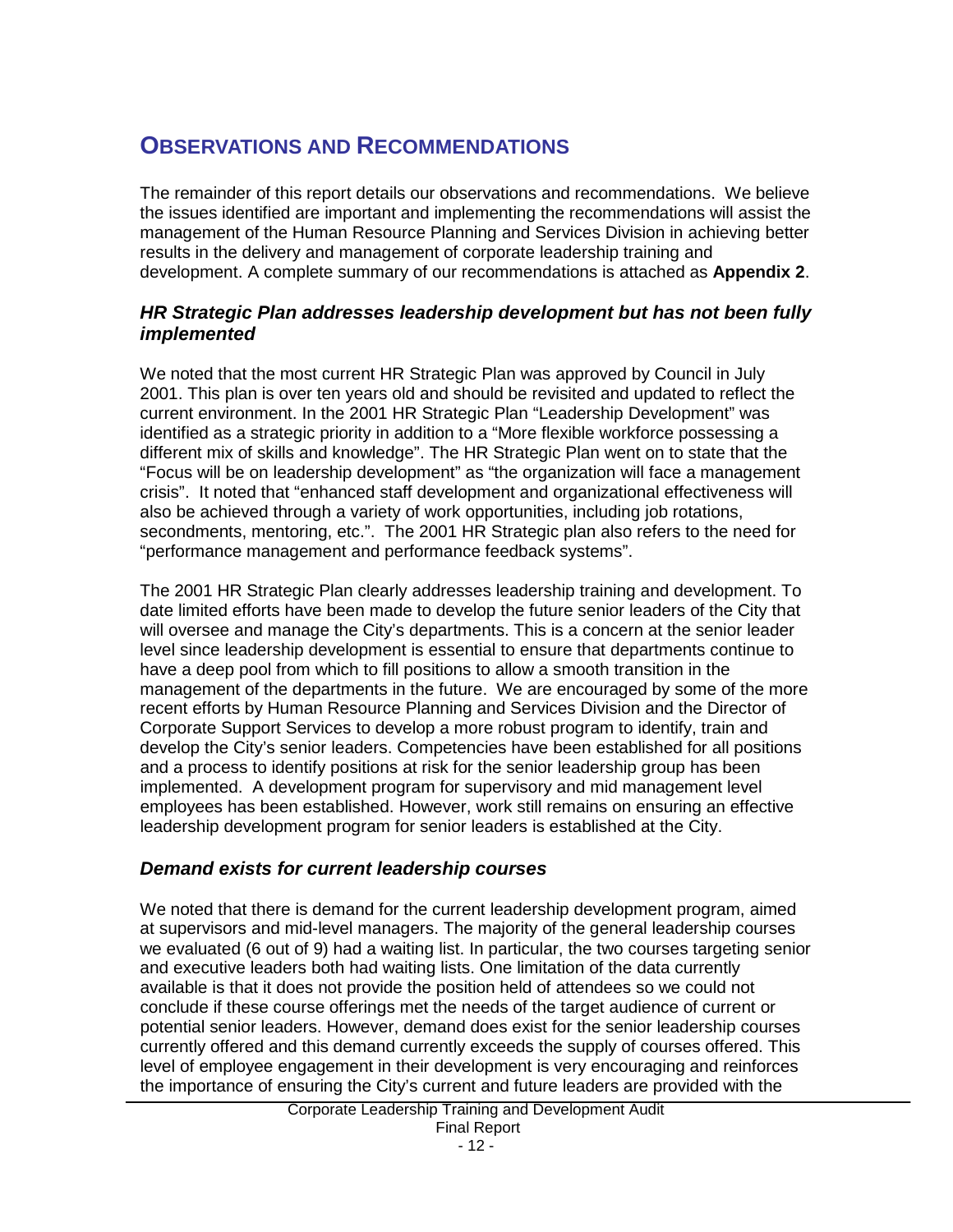necessary resources to develop to their full potential within the City otherwise the City may lose these self-motivated individuals to other organizations that will provide the necessary resources and environment to develop them.

## *Leadership development program for senior managers and directors needs to be further developed*

From our review of the training and development opportunities offered under the Leadership Learning Paths through Human Resource Planning and Services we noted that the focus for Leadership development is currently on the development of supervisory level staff and mid managers. We found only two courses that were specifically targeted at senior managers and directors. Given that the number of supervisors and mid managers far exceeds the number of senior leaders the current focus is somewhat expected especially considering the limited funds available. Also training and development at the senior leader level may need to be customized making it more difficult to implement a corporate wide program. Given the potential shortage of experienced senior leaders due to anticipated retirements the City must ensure that both our current and future senior leaders are adequately equipped to successfully lead our organization into the future. This will require an effective leadership and development program for senior leaders.

In order assess whether the City has an effective senior Leadership Training and Development Program we first had to determine if there are adequate processes in place. We used the Government of Canada's Corporate Learning Principles as a basis for comparison to the processes we expected to find at the City. We compared the City's senior leader training and development program against these principles and found that the City has not fully implemented a number of these principles. We noted that all are at the beginning stages of development. The key elements and the City's progress to date are as follows:

#### *Determine leadership positions at risk*.

This has been completed partially by the Human Resource Planning and Services Division of the Corporate Support Services Department through an analysis of the eligibility to retire of the City's workforce as part of the Workforce Planning Database Data Review.

#### *Identify and develop high potential employees*.

To date there are no formal programs in place at the City to identify and develop high potential employees. Limited action has been taken in individual departments on a more informal basis.

#### *Assess training needs of organization*.

This was partially addressed through the Lominger Competency framework where the competencies required for all the WAPSO and senior management positions at the City were identified. However, the City does not have a current inventory of skills and competencies for its workforce in order to get a complete assessment of the gap in order to accurately assess the training needs.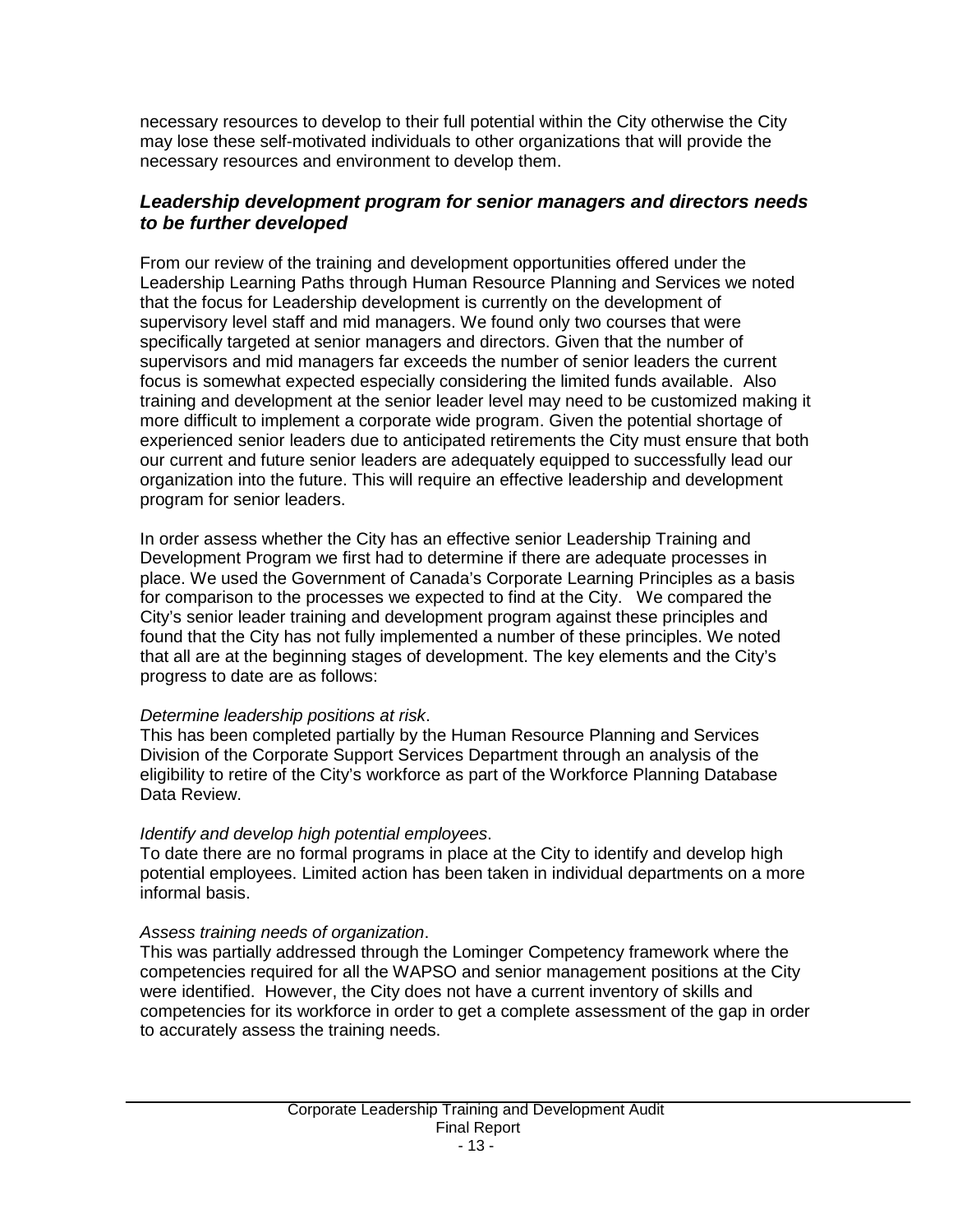#### *Prioritize training needs*.

This has not been completed at the City to date because the City does not have an existing skills inventory for its employees.

#### *Identify training objectives.*

This was partially completed, usually on a course by course basis but not on a City wide basis at the senior manager and director level.

#### *Identify training methodologies to be used to achieve objectives*.

This has been partially completed by offering the opportunity to use the services of a management coach to the Directors. The City has not fully explored partnering with other levels of government, secondments, sponsored higher education, or the use of other management training institutions (Government of Canada, universities, Niagara Institute, etc.) to provide leadership training for the senior leaders.

Bottom-line, the City is making progress at gaining an understanding of what the development goals for the organization are in terms of competencies required to be an effective leader and identifying leadership positions at risk. Information on the performance of employees with respect to leadership competencies is required. This information is critical to accurately assess the training needs of the organization and prioritize these needs.

#### *Recommendation 1:*

The Director of Corporate Support Services develop a city wide operational plan for the identification, training and development of senior leaders.

#### *Management Response*

Agree. Under the direction of the Director of Corporate Support Services, Human Resource managers across the organization have revisited the HR Strategic Plan. We have committed to reviewing our leadership development approaches with more focus on senior leadership positions. We are currently involved in an RFP process through which we will select a university-level partner to offer a program targeted to higher level municipal leaders. The potential benefits of a university-level municipal leadership program are;

- Increase organizational readiness by targeting and developing leaders/employees identified as having high manager/senior leadership potential
- Develop and increase leadership competencies required for more senior positions in the organization
- Provide a networking group for future coaching and mentoring
- Assist in recruitment of effective leaders
- Support the retention of high potential leaders/employees
- Enhance our position as an employer of choice

Participants for the pilot session will be chosen in a two-step process. First, department heads in partnership with their management teams/HR manager will select recommended candidates and forward the names to a Selection Committee. The Selection Committee consisting of the Chief Operating Officer, the Director of Corporate Support Services, and the Manager of Human Resource Planning & Services will rate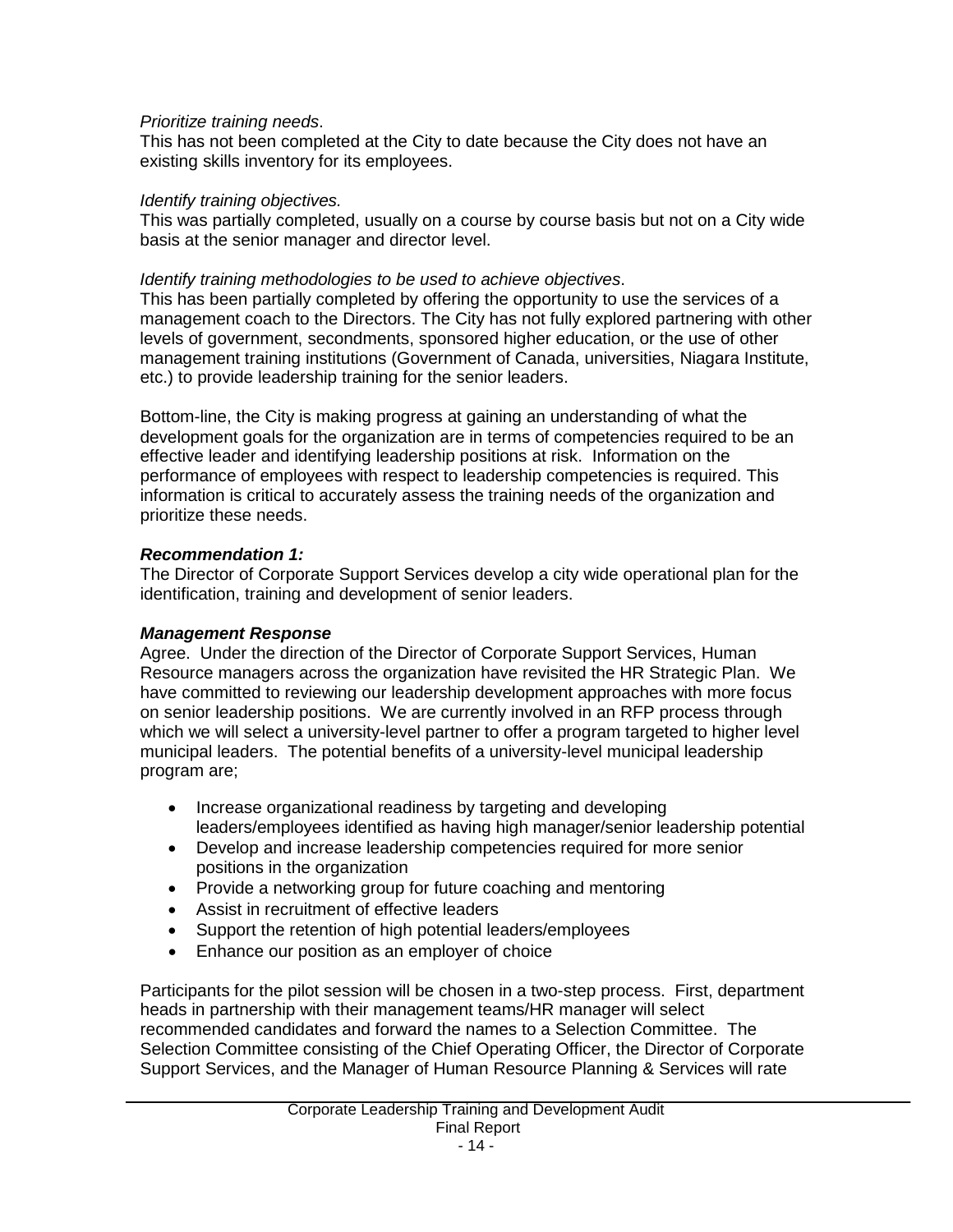and choose applicants based on the criteria established for "high potential" employees. Specifically, high potentials would be those employees who;

- Currently occupy, or are ready to assume a management level position in the organization
- Demonstrated excellent past performance
- Ability to assume greater responsibilities within three years
- Demonstrated high level of learning agility (proven record of taking on new initiatives, learning on the fly, and a proven record of leading projects)
- Demonstrated core employee and leadership competencies (Citizen and Customer Focus, Respecting Diversity, Ethics and Values, Integrity and Trust, Results Oriented, Composure, Building Effective Teams, Dealing with Ambiguity and Motivating Others)
- Executive leadership potential (Dealing with Paradox, Decision Quality, Interpersonal Savvy, Managerial Courage, Managing Vision and Purpose, Perspective, Political Savvy, Self-Knowledge, and Strategic Agility)
- Willing to commit to a minimum of 5 additional years with the City of Winnipeg

Note: program participants should represent cultural and gender diversity

Timeline: Pilot Program – Fourth Quarter 2012

## *Take necessary steps to ensure a complete needs assessment and gap analysis for senior leadership positions and competencies can be conducted*

The City first needs to understand what the anticipated need will be for senior leadership positions over the short to medium term. This is typically accomplished through succession planning. Corporate Human Resources Group along with Departmental Human Resource Managers have taken steps to identify these positions at risk through the Workforce Planning Database Data Review. This database was created in 2009 and has a goal of identifying all critical positions at risk. The database has primarily targeted the identification of positions in the WAPSO and WAPSO Exempt and above positions. Some of the rating factors include: how difficult the position is to fill, probability of loss (i.e. are people in the position susceptible to being hired away) and likelihood of retirement. For positions that score over a certain amount a strategy must be documented to address the risk. This database is only in its second full year but has a high potential to provide very valuable information on identifying what positions to focus leadership training and development funds and effort on, ultimately leading to a more effective leadership training and development program.

To date, Human Resource Planning and Services has not conducted a corporate wide needs assessment with respect to corporate leadership training and development for senior leaders. An analysis of the number of leadership positions that will have to be filled in the short and long term and a listing of potential internal candidates has not been developed to determine the potential shortfall in future leaders. Under the direction of the Director of Corporate Support Services a series of initiatives are currently being planned with respect to conducting a complete needs assessment.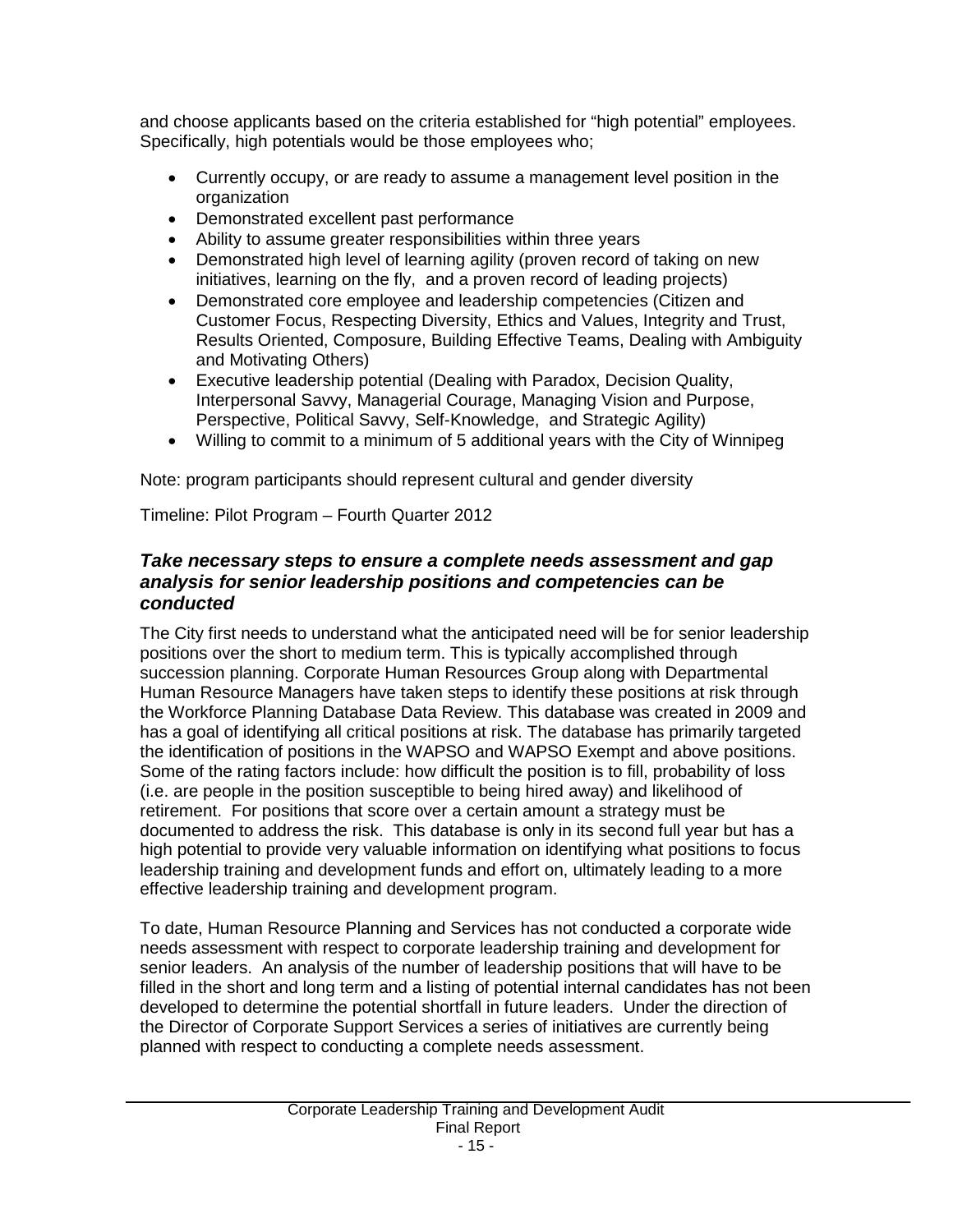The next step in developing an effective training and development program is an organization needs to understand what skills or competencies are needed in the various senior leadership positions (i.e. senior managers and directors). To date Human Resource Planning and Services has identified the competencies that are most desirable for each of the senior leadership positions through the Lominger Competency initiative. Profiles were completed for all WAPSO and above positions. Therefore the Human Resource Planning and Services Division has a clear vision of the desired competencies that employees in these positions should have and demonstrate.

The Human Resource Planning and Services Division also needs to gain an understanding of the performance level of leadership competencies of senior staff. This is typically accomplished through performance appraisals that are linked to the City's competency profiles. While Human Resource Planning and Services has a performance evaluation template in place the performance appraisal system has not been adopted throughout the City resulting in incomplete employee competency information being available. Without a clear picture of the performance level of leadership competencies Human Resources Planning and Services cannot accurately assess what the City's training and development needs are and how to fill those needs in the most effective manner. The City currently does not have the capability within PeopleSoft to keep track of the information in a format to facilitate this type of analysis. However, PeopleSoft is scheduled for a major upgrade in 2012 and Human Resource Planning and Services has recently purchased an e-performance module, with plans to activate it by 2013 and fully implement by 2015. This new module will have the capability to capture and report on performance information related to leadership competencies which will provide a more complete picture of the City's leadership training and development requirements.

Communication is a crucial component in ensuring that leadership training and development efforts are focused where they will have the most benefit and are most cost-effective. It is important to have a process in place to collect and disseminate leadership training and development information at the department and corporate level. Currently, Human Resource Planning and Services meets with Department Human Resource representatives annually to discuss course content, selection, departmental requirements and to obtain feedback. The current process does serve to provide information and inform training and development decisions at both the department and corporate level. However, the current process does not track the progress made towards addressing the training and development needs identified. Tracking and monitoring this information should lead to a more coordinated assessment of the City's senior leadership training and development needs and a more effective format to share ideas to address these needs.

Monitoring the challenges facing the development of senior leaders and evaluating the progress made towards addressing these challenges will also assist Human Resource Planning and Services to better coordinate the training and development of its senior leaders throughout the City and make better use of its limited resources. This may also serve as a more effective way for departments to share best practices.

Human Resource Planning and Services in cooperation with the city departments must work towards collecting and communicating complete information relating to the training and development needs of the City and the departments. Accurate, complete and timely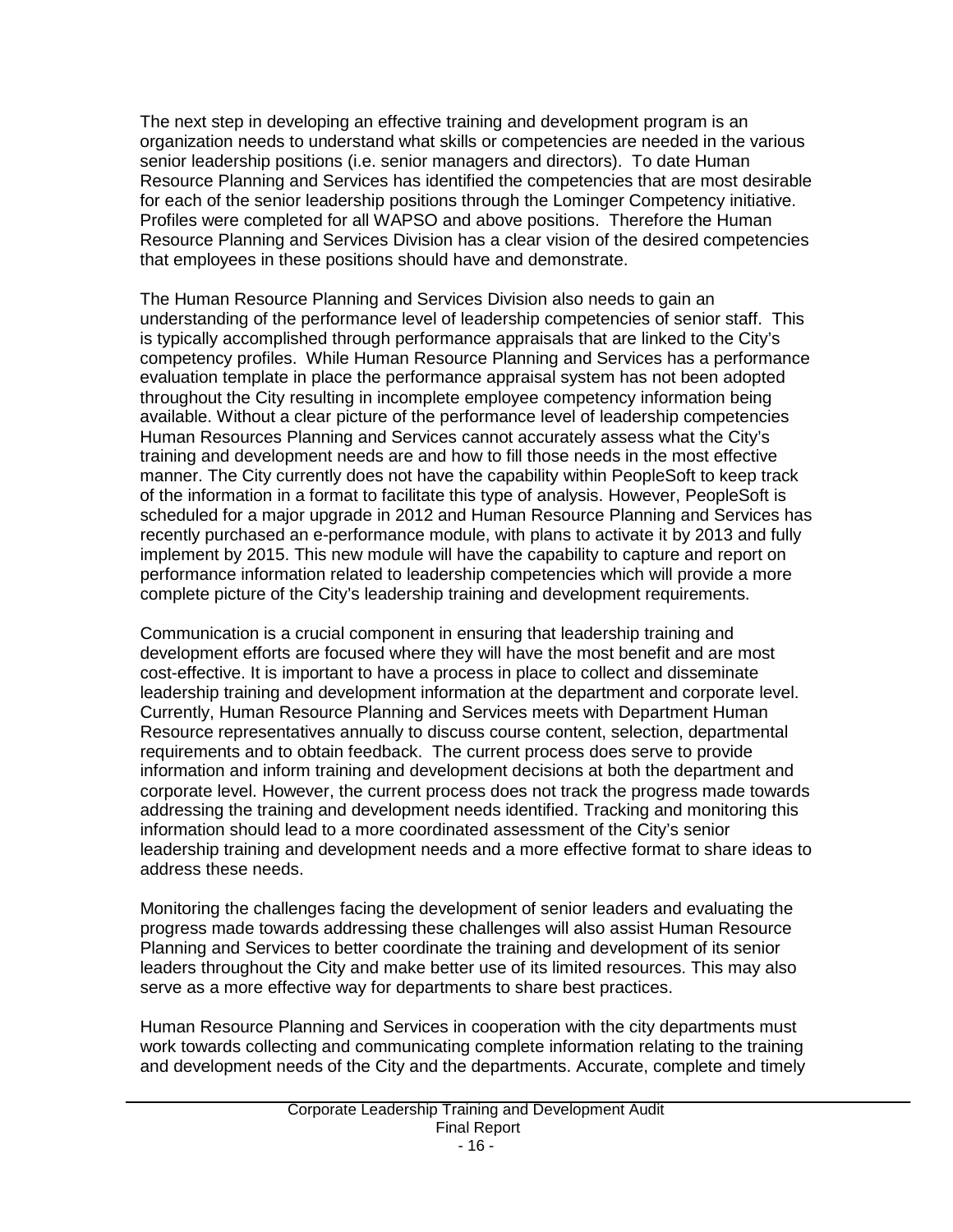information on leadership development needs and the risks associated with addressing these needs should be taken into account in the development of the leadership program.

#### *Recommendation 2:*

The Director of Corporate Support Services ensure that a complete needs assessment for the leadership development program be conducted on a periodic basis. This will require the implementation of the necessary information system upgrades and changes to the information processes and the city-wide adoption of the performance appraisal system.

### *Management Response*

Agree. When anticipating the need to fill future leadership positions, a strong leadership development program which supports individual performance (development plans) and effective succession planning are the desired outcomes of a needs analysis. These processes must be combined with a clear responsibility and method of accountability that ensures all supervisors conduct and record performance appraisals.

Currently, we do not have electronic processes for managing succession planning. We are also in need of an electronic system for recording, tracking and analyzing employee performance information.

The City has purchased PeopleSoft licenses for both the e-performance and esuccession modules. In 2012, the PeopleSoft team will go through a one-year process to upgrade our system to PeopleSoft 9.1. Upon the completion of this upgrade, teams will be created to operationalize the e-succession planning and e-performance modules. We anticipate with the availability and assignment of appropriate staff resources it will take up to two years (until 2015) to create and communicate the rules and processes that would allow for effective use of the new functionality.

In the interim, we have;

- Created the Workforce Planning Database (outside of PeopleSoft). This database identifies positions and the likelihood of vacancies throughout the organization. In some instances, it also creates plans for addressing such vacancies. This information was created in 2009 and is being updated in 2011/2012. Once automated, much of this information can flow into the e-succession module.
- Identified competencies for all leadership positions based on the Lominger Architect behavioral-based competencies. A competency-based system is compatible with and will feed information into the new e-performance and esuccession modules when they become available.
- Created a performance appraisal (PA) document (paper-based/manual). The current system is used sporadically throughout the organization. If it is to be effective, the organization must make it clear that managing and tracking employee performance is a priority. In preparation for a more robust succession planning process we have begun work to adjust the PA system. We are recommending the addition of a rating system (1= unacceptable, 2= needs improvement, 3= meets expectations, and 4= exceeds expectations). This would require the supervisor to rate the employee's performance relative to each key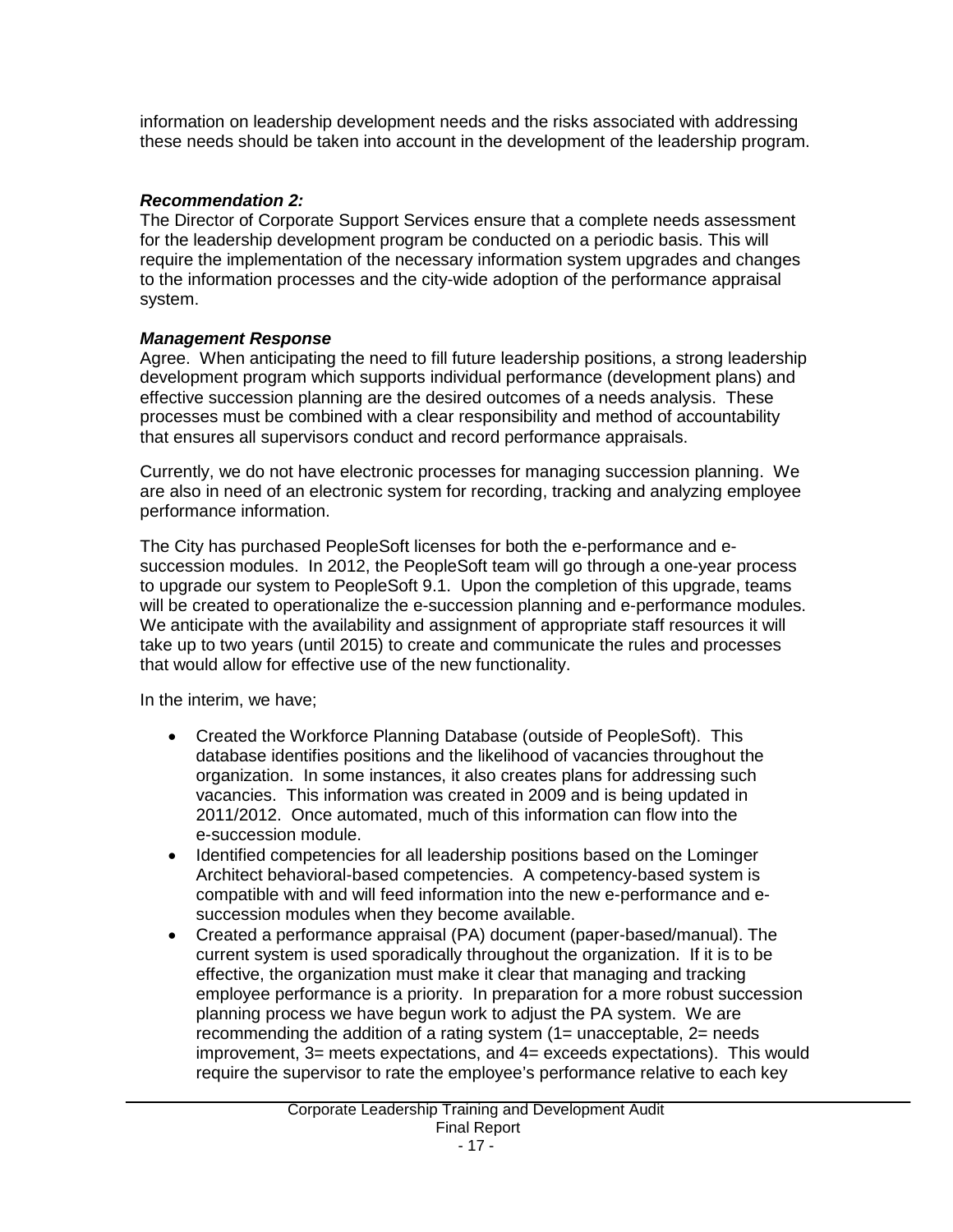leadership competency. Once automated, we anticipate the scoring would allow us to create candidate pools based on assessed readiness.

• We are also reviewing options for manual templates that would allow us to track employee development needs, development plans, and succession plans. These will be reviewed and adjusted as required by the HR managers. These templates would be used wherever possible as interim measures pending the implementation of the PeopleSoft modules.

Changes in governance structure have resulted in all HR managers being direct reports to the Director of Corporate Support Services. This has allowed us to enhance our communication systems. The Director of CSS has established distinct, regular meetings to discuss strategic and operational issues. HR issues and concerns can now be more readily discussed, allowing quicker dissemination of information, and issue resolution.

Timeline:

Revised Workforce Planning Database information - January, 2012 Implementation of e-succession and e-performance modules - 2015

## *Identification and development of high potential employees needs to be improved.*

It typically requires several years of experience and development to become a competent senior leader who is capable of running a department or division with complexities that exist at the municipal level balancing both political and operational demands. Given the complexities that exist in municipal management it is more desirable to develop this talent from within the organization than to hire it externally. To effectively do this most organizations develop a system to identify and develop these high potential employees. The City currently does not have a system in place to identify and develop high potential employees. Instead, it is left to the departments and as a result is done to varying degrees on an informal basis. The City has had some success in the past few years as several of the key leadership positions have been filled by internal candidates but a more robust formal system of identifying and developing high potential employees is still desirable.

The lack of a system to identify and develop high potential employees results in potential inconsistent practices between the departments, silo mentality, where the development opportunities are restricted to the department depriving the high potential employee with a more diverse experience within the City's operations, and ultimately can lead to high potential employees leaving the City to pursue more challenging opportunities. The City's current approach is not consistent with what the Conference Board of Canada found in there *Learning and Development Outlook – 2009* where they observed that: "Identifying high-potential employees and offering them better learning and development opportunities has evolved into a common practice. More than two-thirds (70 per cent) of responding organizations identified high-potential individuals, and many (39 per cent) informed those employees that they had been so identified. Almost 50 per cent of organizations provided their high-potential employees with greater learning opportunities." The City is not following this best practice.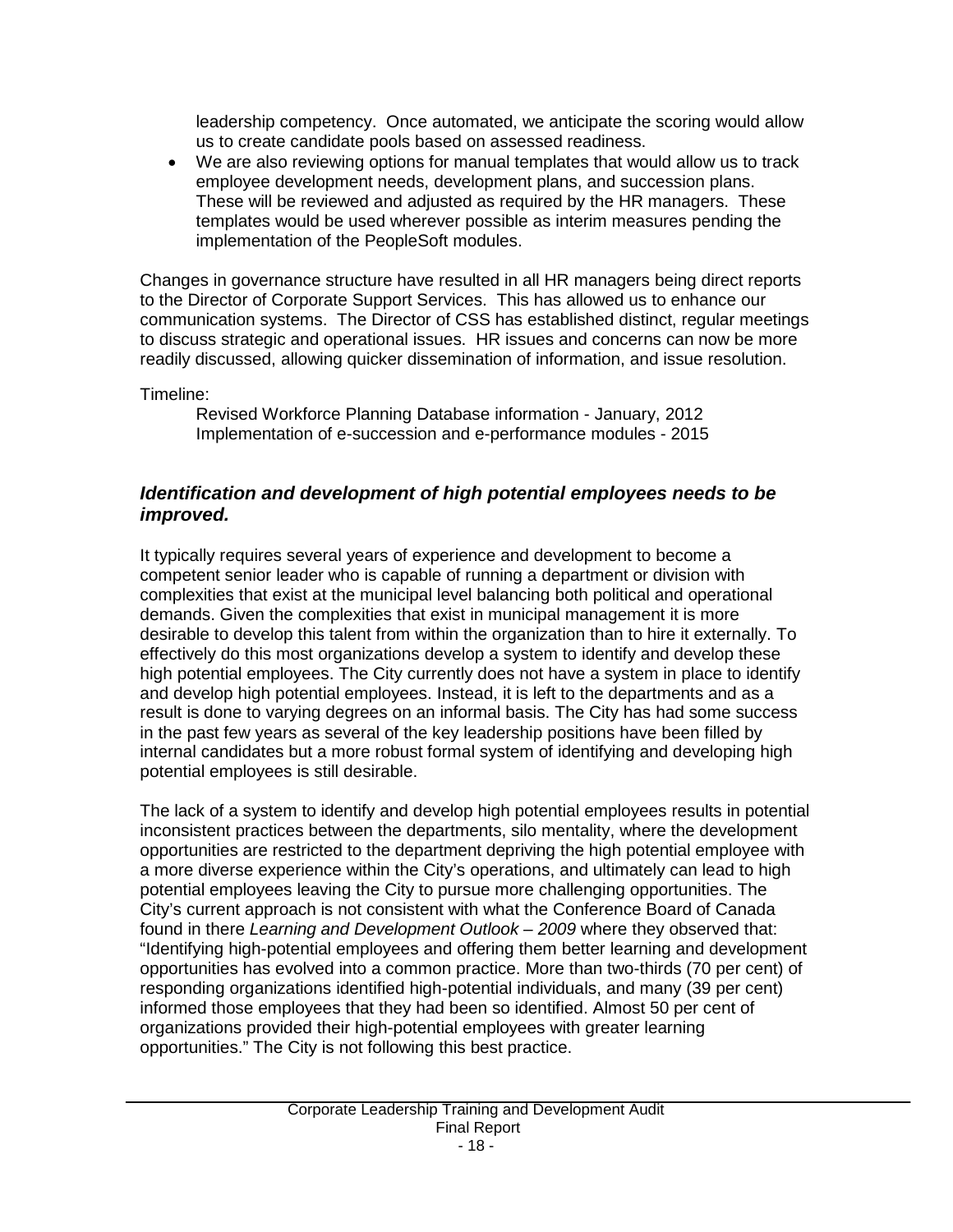The Conference Board also noted the added benefit of this practice. "Organizations that identify high potentials are able to concentrate their TLD (Training, Learning and Development) efforts and resources on those employees with the greatest potential, instead of spreading limited TLD resources across a wide array of employees." Given the City's current fiscal challenges it makes sense to focus the limited leadership training resources on those employees with the greatest potential.

## *Recommendation 3:*

The Human Resource Planning and Services Division develop a program for the identification and development of high potential employees.

## *Management Response*

Agree. Criteria have been established for "high potential" employees. Specifically, high potentials would be those employees who;

- Currently occupy, or are ready to assume a management level position in the organization
- Demonstrated excellent past performance
- Ability to assume greater responsibilities within three years
- Demonstrated high level of learning agility (proven record of taking on new initiatives, learning on the fly, and a proven record of leading projects)
- Demonstrated core employee and leadership competencies (Citizen and Customer Focus, Respecting Diversity, Ethics and Values, Integrity and Trust, Results Oriented, Composure, Building Effective Teams, Dealing with Ambiguity and Motivating Others)
- Executive leadership potential (Dealing with Paradox, Decision Quality, Interpersonal Savvy, Managerial Courage, Managing Vision and Purpose, Perspective, Political Savvy, Self-Knowledge, and Strategic Agility)
- Willing to commit to a minimum of 5 additional years with the City of Winnipeg

Note: this group should represent cultural and gender diversity

High potential employees will be considered for placement in the university-level municipal leadership program. They will be chosen by a Selection Committee comprised of the COO, the Director of CSS, and the Manager of Human Resource Planning & Services. All departments will have the opportunity to send their recommended candidates to the Selection Committee for consideration.

Timeline: Pilot Program – Fourth Quarter 2012

## *Expand leadership training and development opportunities*

Senior leaders and high potential employees frequently require specialized or customized training, formal education and coaching to reach their potential. Currently, the Human Resource Planning and Services Division leadership training and development program is focused more on the supervisor and mid-level manager and is delivered primarily through courses offered by the City through its annual Employee Development Course Calendar. There have been some isolated cases where further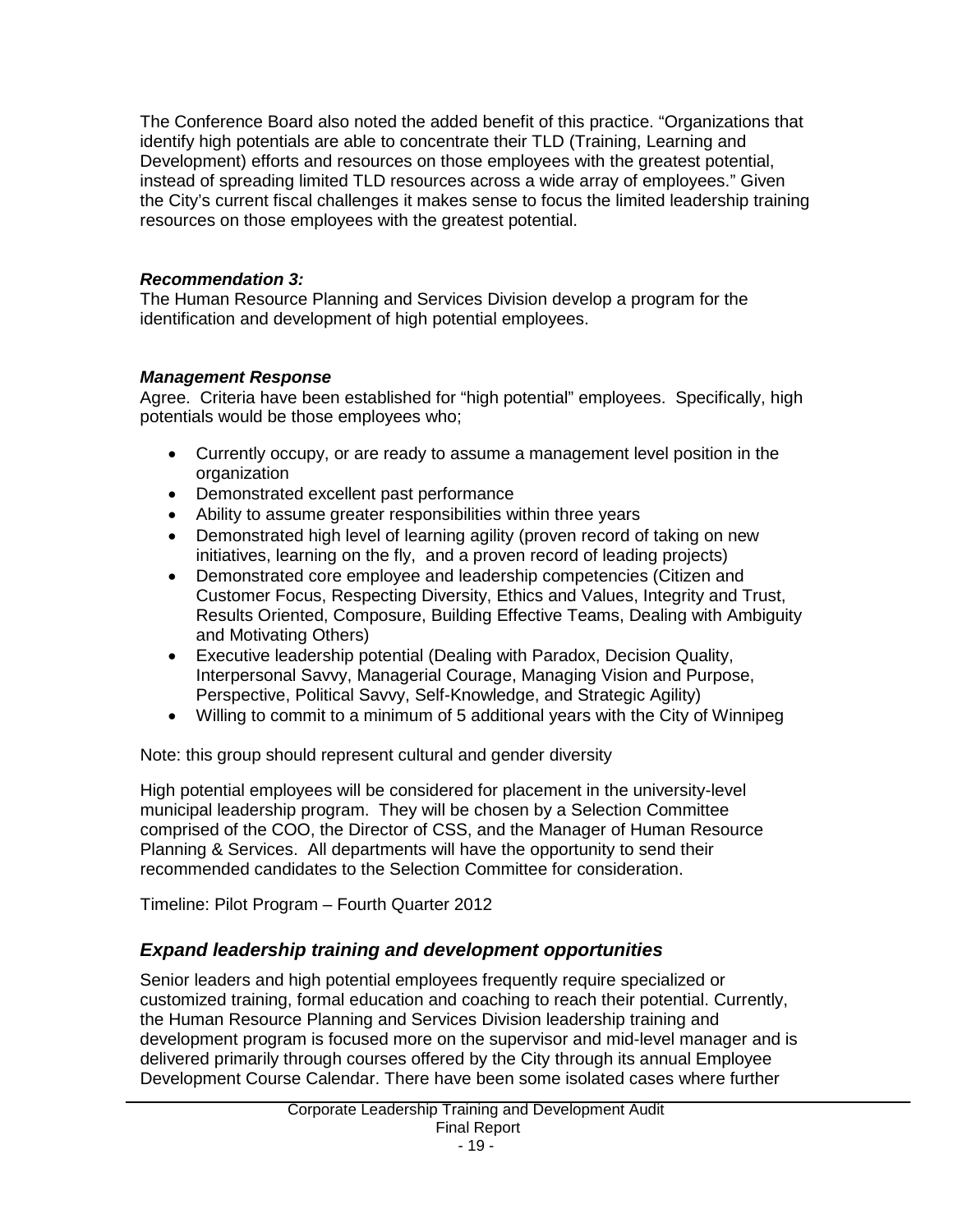education opportunities have been partially supported by departments but there is no formal organized program at the corporate level to support future leaders in their pursuit of higher education that would ultimately assist the City of Winnipeg in meeting its service goals by ensuring it has leaders in place with the necessary combination of education and experience. Currently, the City does not have formally organized mentorship, secondment, or sponsored higher level learning programs for the training and development of its senior leaders.

Our current practices are not consistent with the best practices employed by other levels of government, particularly the federal government. The Government of Canada has an extensive program for developing senior leaders with a diverse course offering specific to senior leaders utilizing a variety of training and development methodologies. They have an extensive list of leadership level courses, paid leaves to pursue higher education, secondments, and mentorship programs for high potential employees. The Government of Canada through the development of the Canada School of Public Service is the best supported in terms of funding and leadership development opportunities available and supports what appears to be a culture in place that encourages the identification and development of high potential employees for future leadership positions.

The City of Winnipeg's current Leadership Development program for senior leaders is weak in several key areas. Specifically, the limited breadth of courses offered in house targeted at the senior leader, the lack of adequate financial support for pursuit of higher level learning (graduate and post graduate level studies), limited opportunities to gain experience through secondments (with the exception major project implementation assignments) and a lack of a system to identify high potential employees. The weaknesses in the leadership development program leaves the City vulnerable to not having the necessary leaders in place to ensure the City continues to deliver the required level of service to the public. This is particularly important given the fact that a significant number of senior leaders are eligible to retire. The resulting vacated leadership positions may not be able to be filled by qualified internal or external candidates resulting in potentially poor hiring decisions being made or key senior leadership positions left vacant.

#### *Recommendation 4:*

The Human Resource Planning and Services Division expand the training and development program for the development of current and future senior leaders to include formal mentorship programs, partnerships with universities or other training institutions and secondment programs.

#### *Management Response*

Agree. With reference to expanding the training and development program for future leaders see response to Recommendation #1.

With reference to formal mentorship programs and secondments, the HR community is currently conducting a HR Development Opportunities Pilot Program.

We are, and will continue to experience turnover within the City's HR community. We are seeking to enhance our ability to fill key positions, and to develop others for future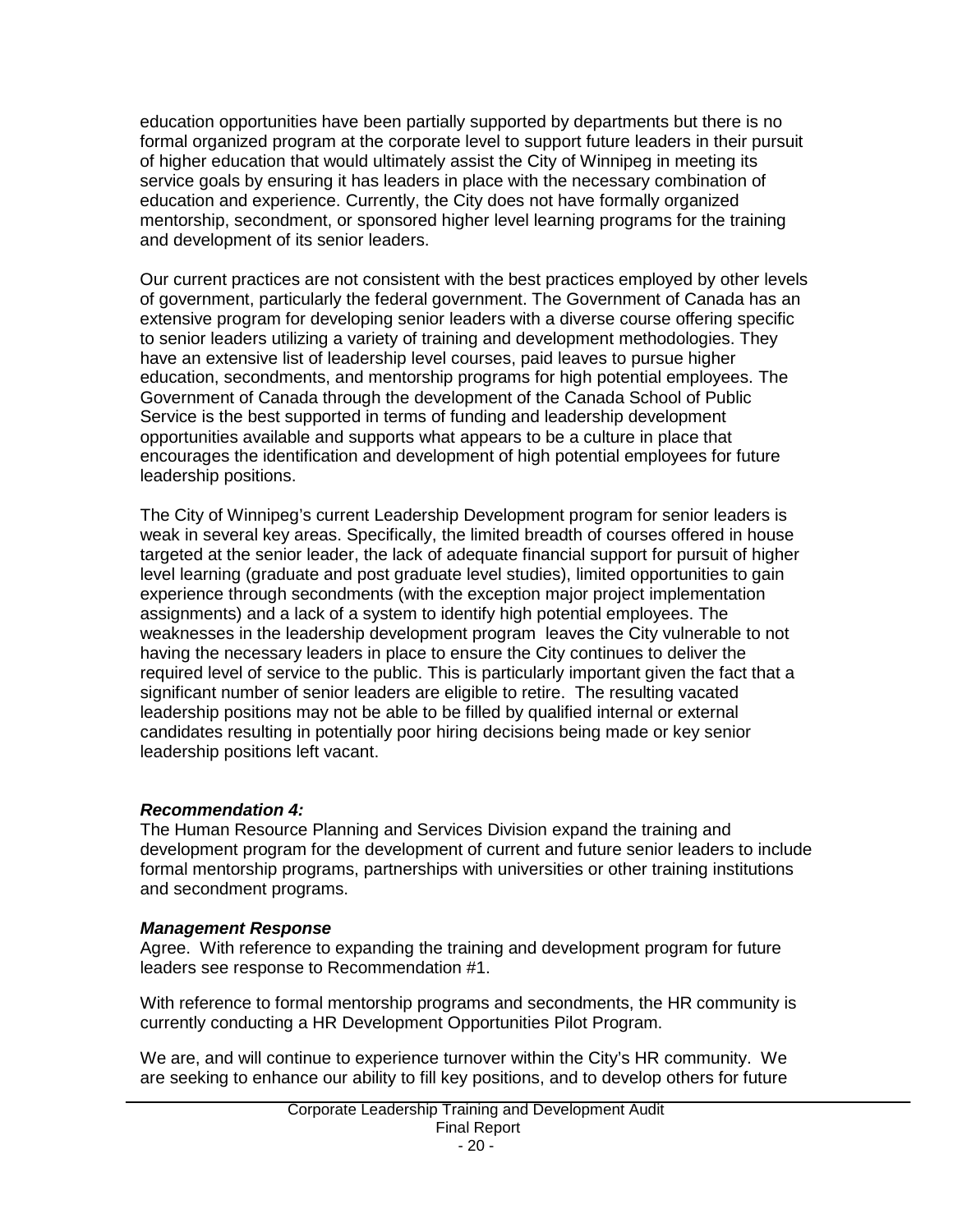positions. Employees interested in a career in human resources were encouraged to attend information sessions held in their department. Attendees were advised of the high probability of future vacancies in HR, and provided with information regarding the credentials, skills and competencies required to fill such vacancies. Employees currently possessing, in the process of attaining, or interested in building their credentials and abilities in HR were encouraged to apply to future job openings.

As job bulletins appear, applicants are placed on a list, and assessed relative to their readiness and potential for development. Applicants will be provided feedback on their interviews (if selected for one) and/or on steps they may want to consider if they wish to enhance their career opportunities in HR. From this list, we will create a smaller group of "high potentials".

HR Managers are currently collecting ideas, project work, and other opportunities that could be offered to "high potentials" as development opportunities. Each person selected for a developmental opportunity would be supervised and given feedback from an HR professional within that area. Ideally, we will see employees move between departments gaining HR experience, a greater understanding of the organization while also breaking down any perceived barriers between departments.

Upon completion of the pilot, we hope to use this experience to create like-programs across the organization.

Timeline: HR Development Opportunities Pilot – currently underway. End date December, 2013

## *Performance measures for the evaluation of the corporate leadership program needs to be developed*

Human Resource Planning and Services has not developed adequate performance measures to monitor the results achieved by the corporate leadership program or the individual courses offered within the program. Evaluation of the current leadership learning and development has been mainly limited to participant satisfaction with courses and participation rates rather than the results achieved. Performance measures and performance management practices currently do not support the development of comprehensive learning and development strategies that target priority needs to ensure the right people, have the right skills, at the right time.

However, it must be recognized that Human Resource Planning and Services is constrained in their ability to conduct comprehensive evaluations by the general lack of appropriate performance targets and data. The lack of supporting management information and performance measures on a City wide basis, such as expenditures on Leadership Development and staff participation rates, means that departments are not well placed to demonstrate the performance results of the investment in learning and development.

Currently, the City does not have a system in place that tracks all the formal learning that takes place at the City. Currently the system is limited to recording City offered courses. This is consistent with many other organizations. The Conference Board of Canada in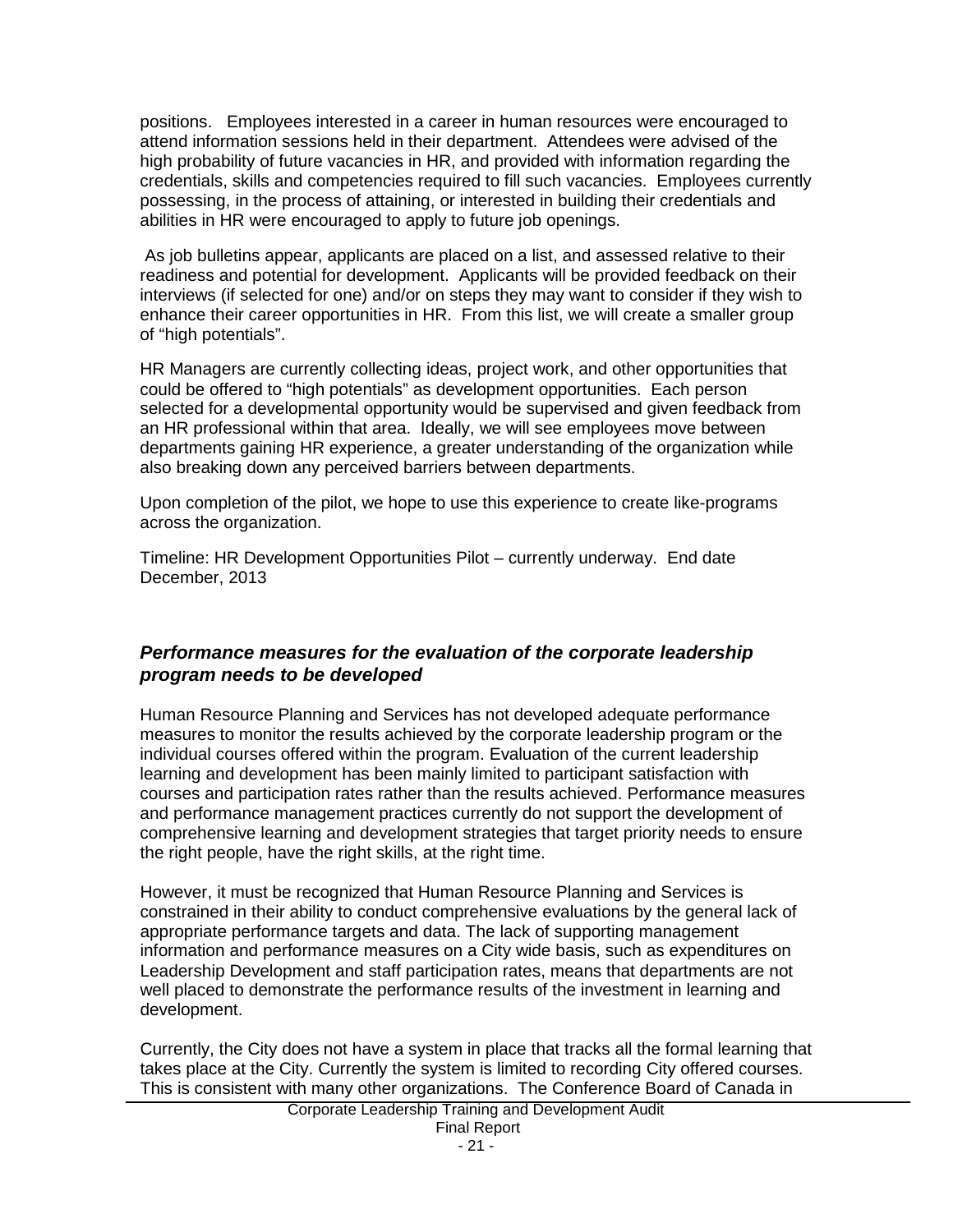their *Learning and Development Outlook 2009* noted "that 42 per cent of organizations did not have any dedicated systems to track the formal learning occurring" they further noted that ", it is easy to appreciate the difficulty TLD (Training, Learning and Development) professionals have in evaluating the impact of the training occurring in the organization. These employers, therefore, have no systematic way of knowing to what extent formal learning in the workplace drives productivity (improved employee engagement, workplace health and safety, etc.), or what kinds of formal learning they should do more of—or do better." This also does not address the tracking of informal learning (mentoring and coaching) that is increasingly taking place in the current economic environment and especially at the senior manager and director levels. Again the City is not alone in this as the Conference Board of Canada also found in their survey of organizations that "A much smaller percentage had a system to track informal learning (14 per cent)."

The Employee Development Branch relies in part on the continued support for a course by supervisors to determine if the course is addressing a perceived need. (i.e. if the course is always full when offered and participants' supervisors are approving their training time then they conclude that they must be addressing a need). It is not clear from this measure alone if the course offered is addressing a priority need. A more suitable measure of the effectiveness of a program would be measuring the change in the level of targeted competencies of participants in the leadership program compared to non-participants.

We also noted the information on the Course Evaluation Forms is being compiled on an ad hoc basis to provide statistics for overall planning of course calendar. Each Corporate Education HRD consultant reviews the forms to give them an overall assessment of the instructor and the course. This data is not summarized in a form that can be used to inform or compare instructors and courses. In addition, the Course Evaluation Form does not include a question pertaining to the course 'meeting' the learning objectives defined for the course and/or if the participants' 'expectations' of the course were met. Most of the rated questions pertain to the evaluation of the instructor. Human Resource Planning and Services noted that a question regarding learning objectives used to be included but was often left unanswered due at least in part to participants not being clear on what was meant by learning objectives. We believe that at least one question which clearly identifies the learning objective(s) and an assessment as to the degree the participant thought these objectives were met should be included. Another valuable question could pertain to the perceived usefulness of the training to the participant in their work environment.

An added difficulty in measuring the level of training and development, especially at the director and senior management level is that a large portion of the training and development is informal in nature (i.e. mentoring and coaching). The percentage of training and development received informally across organizations at all levels is increasing according to a Conference Board of Canada *Learning and Development Outlook 2009* which highlighted that "informal learning as a proportion of all learning increased from 33 per cent in 2004, to 42 per cent". This is a significant portion of an organization's total training and development efforts that goes largely unmeasured in terms of costs because of the difficulty tracking time spent coaching or mentoring. However, the City could begin by capturing the approximate number of hours devoted to this to begin to help assess the effectiveness of this learning method. Human Resource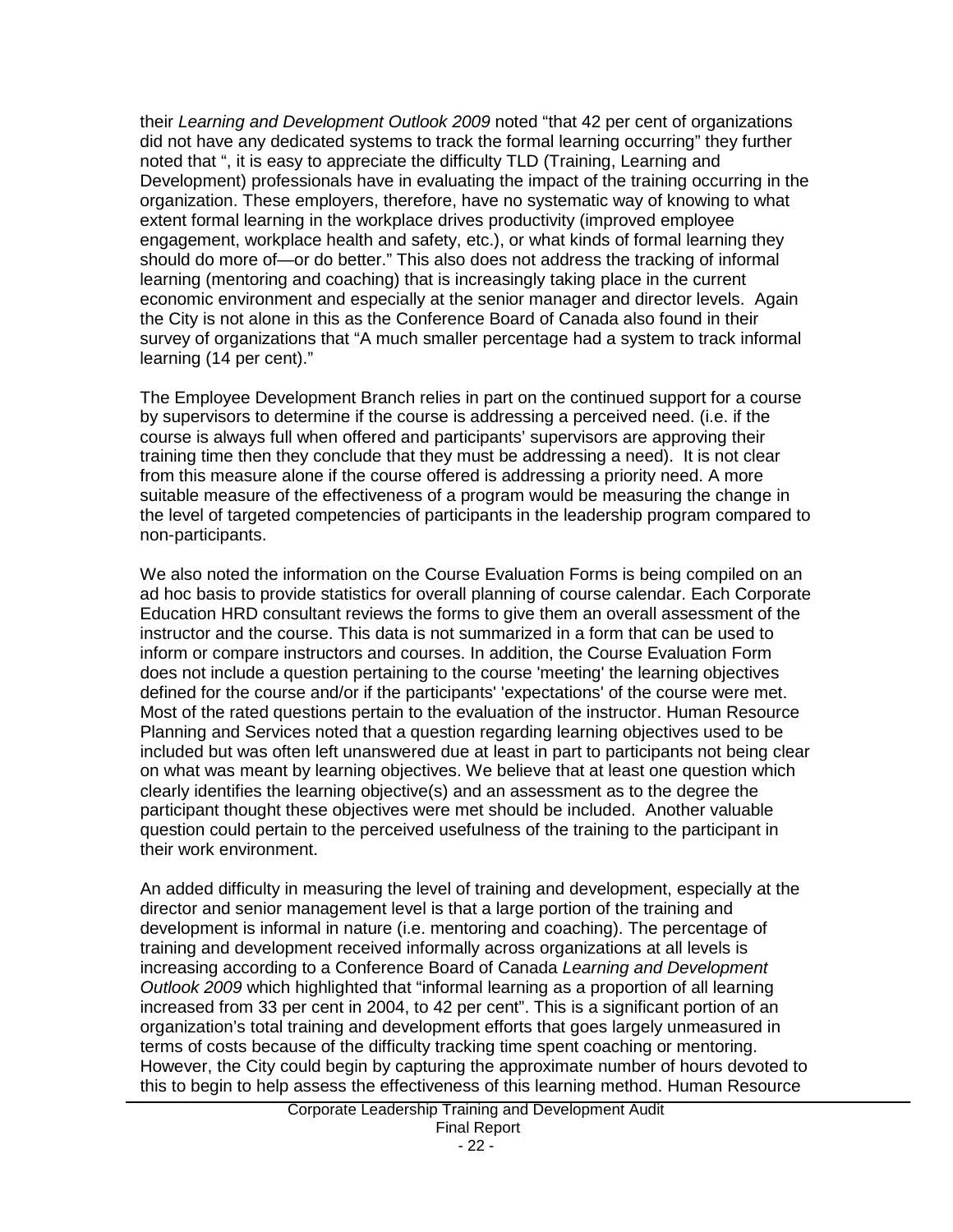Planning and Services needs to demonstrate the importance of this informal training and development by measuring and reporting on it. We believe that this training is not only important but critical to the development of the City's senior leaders.

#### *Recommendation 5:*

The Director of Corporate Support Services develop performance measures and a system to monitor the effectiveness of the corporate leadership training and development program.

#### *Management Response*

Agree in principle. As noted by the Audit findings, the Human Resource Planning & Service Division (Employee Development Branch) is constrained in our "ability to conduct comprehensive evaluations by the general lack of appropriate performance targets and data". Also of note, our current processes do not capture all formal learning, and most organizations are challenged to identify, quantify and capture the level of "informal" learning. However, we are interested in taking steps toward improving our performance measures.

An ideal measure of training effectiveness would be the enhancement of leadership competencies in those who have participated in training (classroom) and development (on-the job development opportunities and coaching/mentoring). When the eperformance system is in place and we have established the organizational requirement to create and track performance appraisals we could more readily begin to assess improvements in specific leadership competencies. It will always be difficult to then attribute these gains solely to training and development as many factors impact upon one's abilities. That said, tracking improvements in competency levels would be a measure which would be of interest.

We are in the process of adding more training and education data to the PeopleSoft system. Ideally, we would like departments (employees) to enter all training information so that our data includes courses taken outside the organization. We have started this process on several occasions, but have been constrained by the resources available to establish the rules/processes, and also those required to enter/verify the data. We will continue to work through the challenges faced, and will focus on including this external training data after the 2012 PeopleSoft upgrade.

Capturing time devoted to, and the impact of "informal" development is an area that requires further investigation. Again, there may be components of the new PeopleSoft functionality which would provide a receptacle for this information. The more difficult challenge will always be to ensure those participants of informal learning record the activities.

Although it would be of a more qualitative nature, we could consider surveying leaders, asking them to provide their thoughts on informal learning opportunities (i.e. are they currently involved in any, would they be open to such activities, what options would they like to see made available). This would also require follow-up surveys to track changes assuming the organization invested in improvements in these areas. Ensuring that such a survey was done appropriately would require additional support and resources which are not currently available within the Division.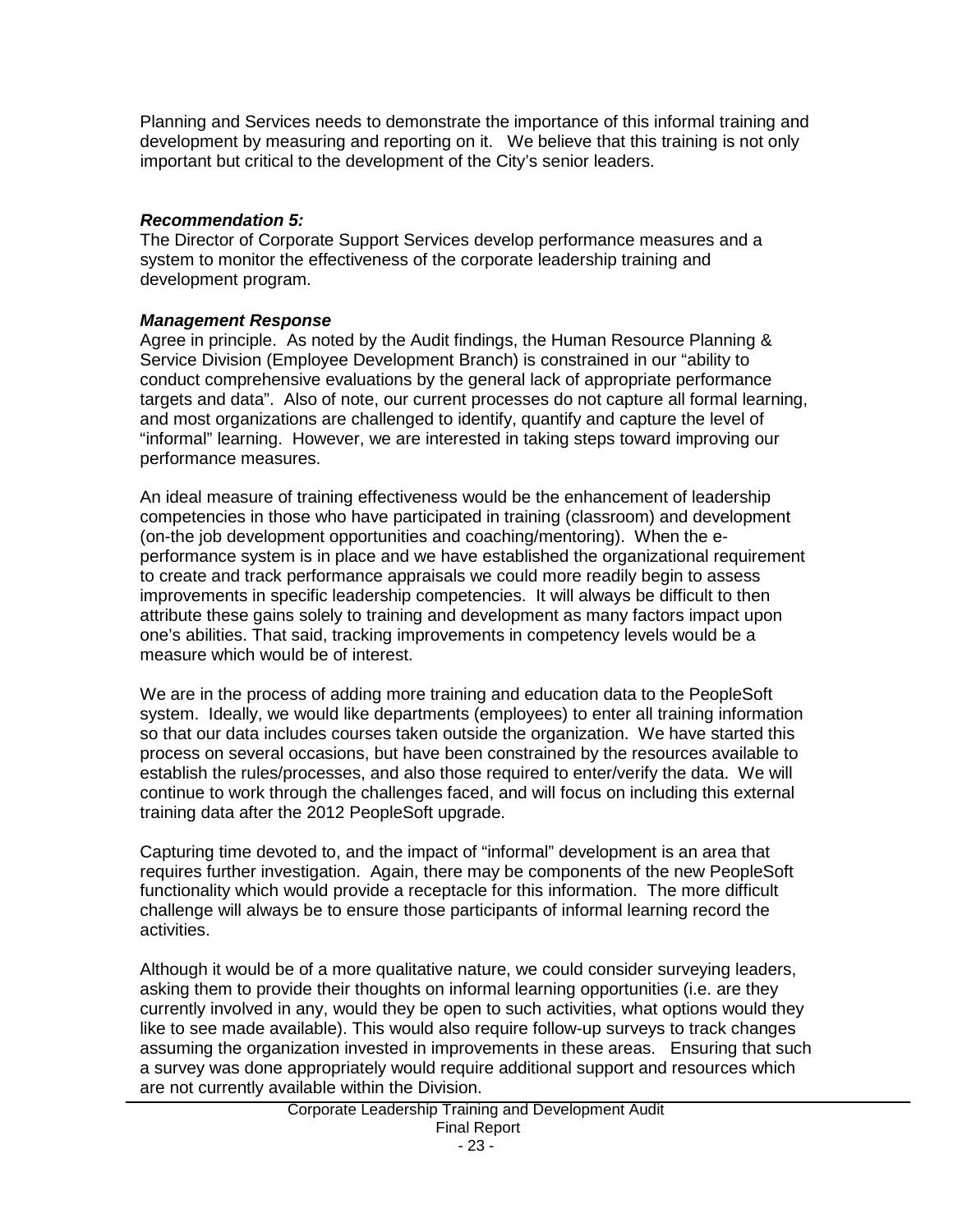The Employee Development Branch could introduce a method of annually summarizing results of participant feedback on leadership development courses. Currently, participants complete an evaluation form at the conclusion of leadership training programs, evaluating the effectiveness of the course, instructor, and learning process. The Employee Development Branch could summarize this feedback on a regular basis, allowing results to be compared from one year to another and providing an opportunity to see patterns/trends, and areas for improvement. This measurement can be put in place for all courses reflected in the Leadership Learning Paths for "Leaders with Direct Reports", as well as "Senior Leaders/Managers". As new leadership development opportunities are created, they could be added to the summary report.

We will continue to review opportunities to create performance measures and to monitor the effectiveness of corporate leadership training as we implement and establish the new e-succession and e-performance PeopleSoft modules.

Timeline:

Leadership Development Program Summary Report – April, 2012 (for 2011 data) Recommended additional measures - 2015

#### *Recommendation 6:*

The Human Resource Planning and Services Division revise the structure of the Course Evaluation Form to ensure that attendees evaluation of whether the course achieved the learning objectives established can be measured.

#### *Management Response*

Agree. We can re-establish a question on the course evaluation form regarding the participants' opinion on whether or not the learning objectives were accomplished.

Every course offered by the Employee Development Branch has clearly defined learning objectives. Each course evaluation could identify the learning objectives specific to that program, and ask participants to rate the extent to which they believe the learning objectives were achieved. The current course evaluation form asks participants how they will use what they have learned, which seeks to understand the perceived value of the course material.

Timeline: Changes to the Course Evaluation Form – January, 2012.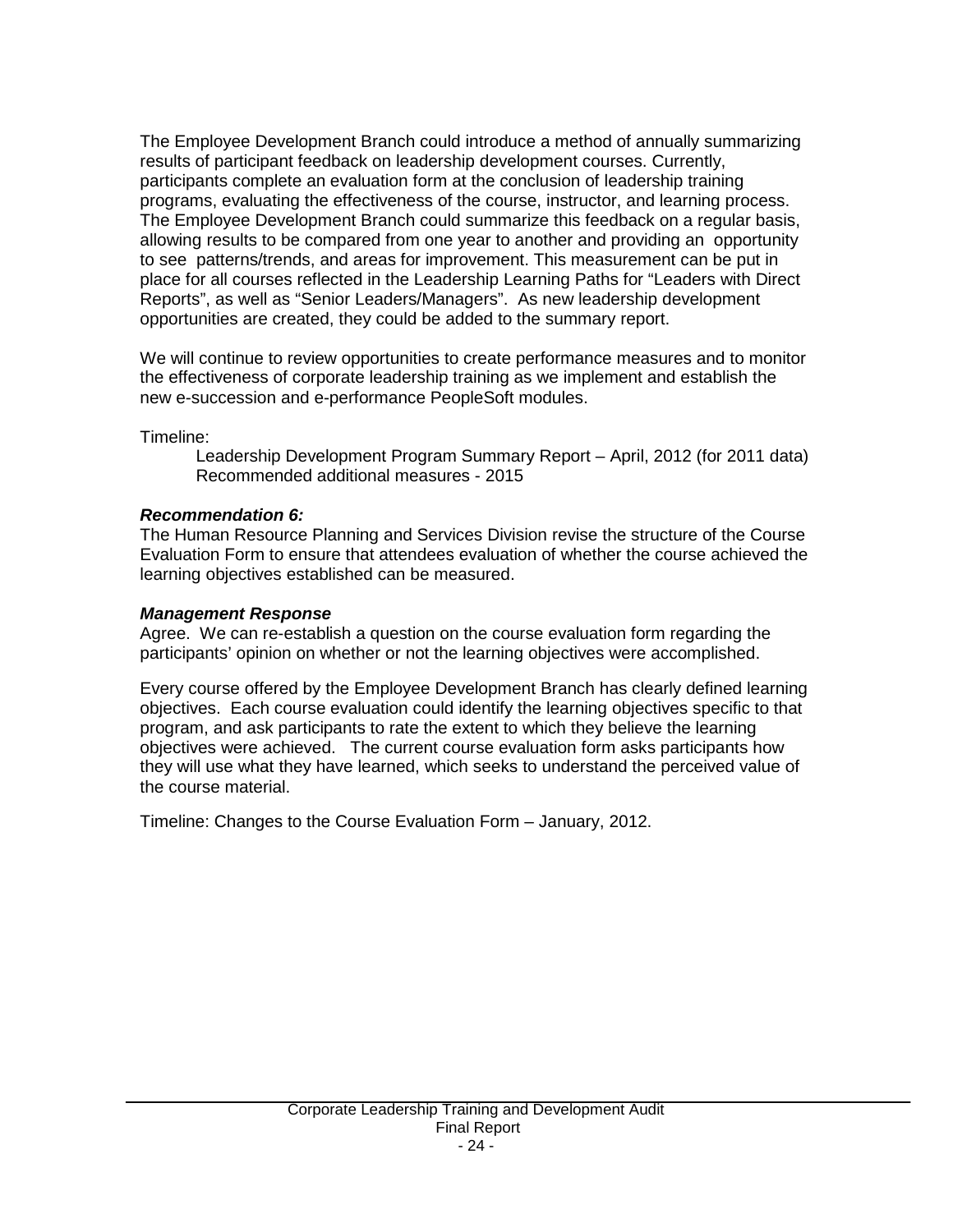## <span id="page-25-0"></span>**APPENDIX 1 - AUDIT PROCESS**